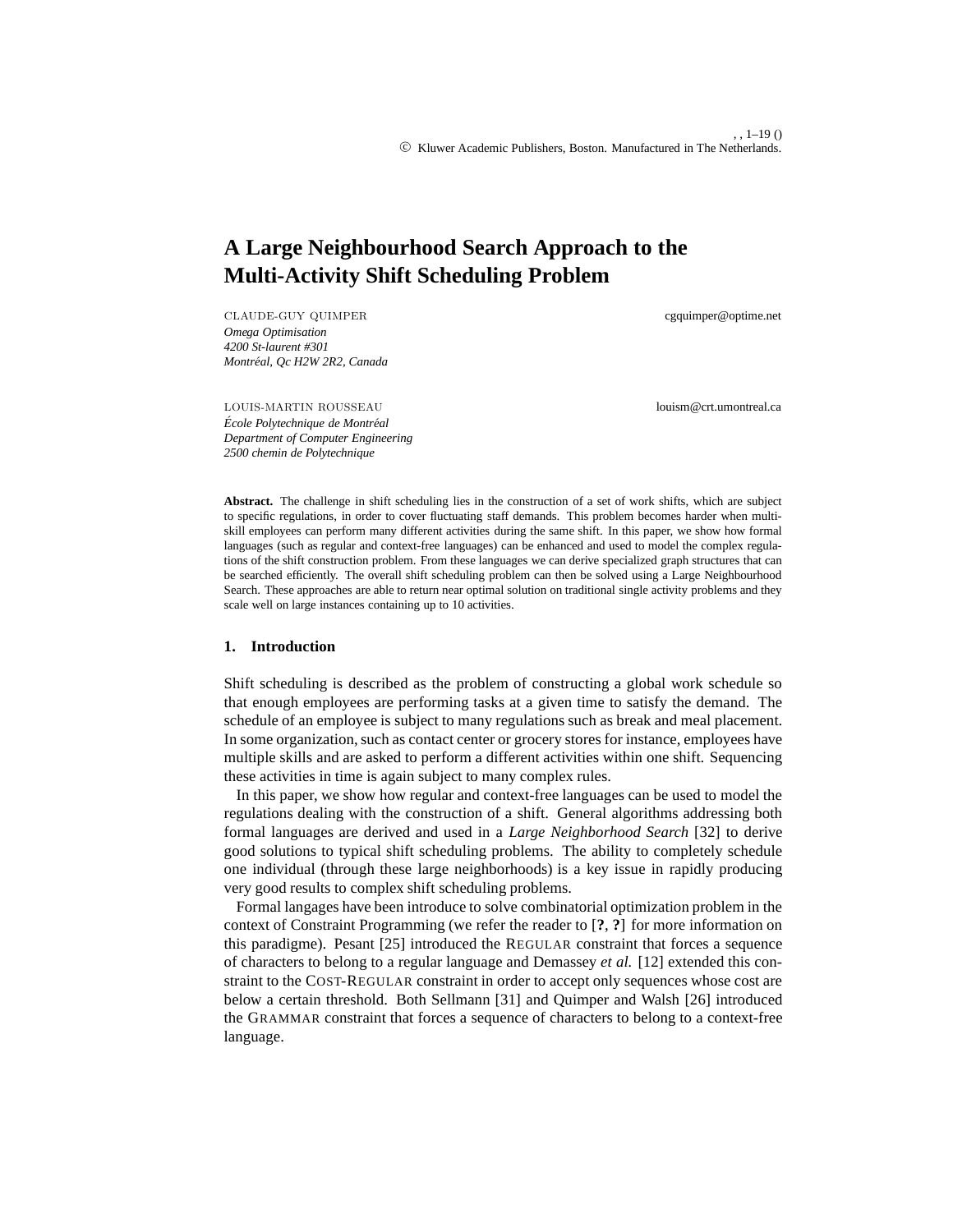The idea of using grammars to model an operator that modifies a sequence of variables has been introduced by Bonaparte and Orlin in [6]. They show how grammars can be used to model most of the previously known neighborhoods of the traveling salesman problem (TSP) and show how a general algorithm, based on these grammars, can be used to search these neighborhoods. What is proposed here is somewhat different since we use automata and grammars to model the scheduling problem itself and search the associated graph to generate the best solution to a complete sequence of variables. This would be impossible with the TSP since one would need an automaton or a grammar of exponential size to capture the Hamiltonian nature of the problem.

The contribution of this approach lies in using the modeling power of these languages, which allow to describe in a formal way the many complex realities of multi-activities shift scheduling problems. Furthermore, the structure induced by the graph representation of these models can be very efficiently searched with either path or tree based algorithms. These structures are thus used to define *Very Large Scale Neighborhoods* [1] which are search spaces exponential in size that can be traversed in polynomial time through the use of specialized algorithms. The motivation to use such a neighbourhood comes from the intuition that larger neighborhoods tend to minimize the probability of getting caught in a local minimum (see for instance [30, 23]).

The structure of the paper is as follows. We first introduce in Section 2 the shift scheduling problem and propose a brief overview of the vast related literature. Section 3 (resp. 4) shows how one can model and solve the individual shift construction problem using automata (resp. context-free grammars). The difference between regular and context-free grammars is discussed in Section 5. Experimental results are presented in Section 6 for both realistic instances and known benchmarks. We finally conclude and suggest some future works.

#### **2. The Shift Scheduling Problem**

This section first describes in detail the shift scheduling problem and introduces the notation that will be used throughout the rest of the paper. It then reviews some important related work, addressing both the single and multiple activity shift scheduling problem.

### *2.1. Problem Description: the Multi-Activity Context*

This shift scheduling model describes a multi-activity work environment in which employees may perform several tasks within each shift and can have limited availability. In this case, the shift scheduling problem is no longer limited to the specification of work periods but must also handles the assignment of activities to employees.

The multi-activity shift scheduling problem consists of determining when and on which activities a set of n employees should work at a given time. The time span to be scheduled is usually divided into  $T$  time slots of equal durations. For each time slot, an employee can either work on one of the m activities or rest. A schedule is a set of n sequences of length T denoted by  $S = \{s_1, \ldots, s_n\}$ . The schedule of an employee e is given by the sequence  $s_e$  of T characters. The  $i^{th}$  character denoted by  $s_e[i]$  represents the state of the employee during the i<sup>th</sup> time slot. For instance,  $s_e[i] = \langle break \rangle$  indicates that the employee is in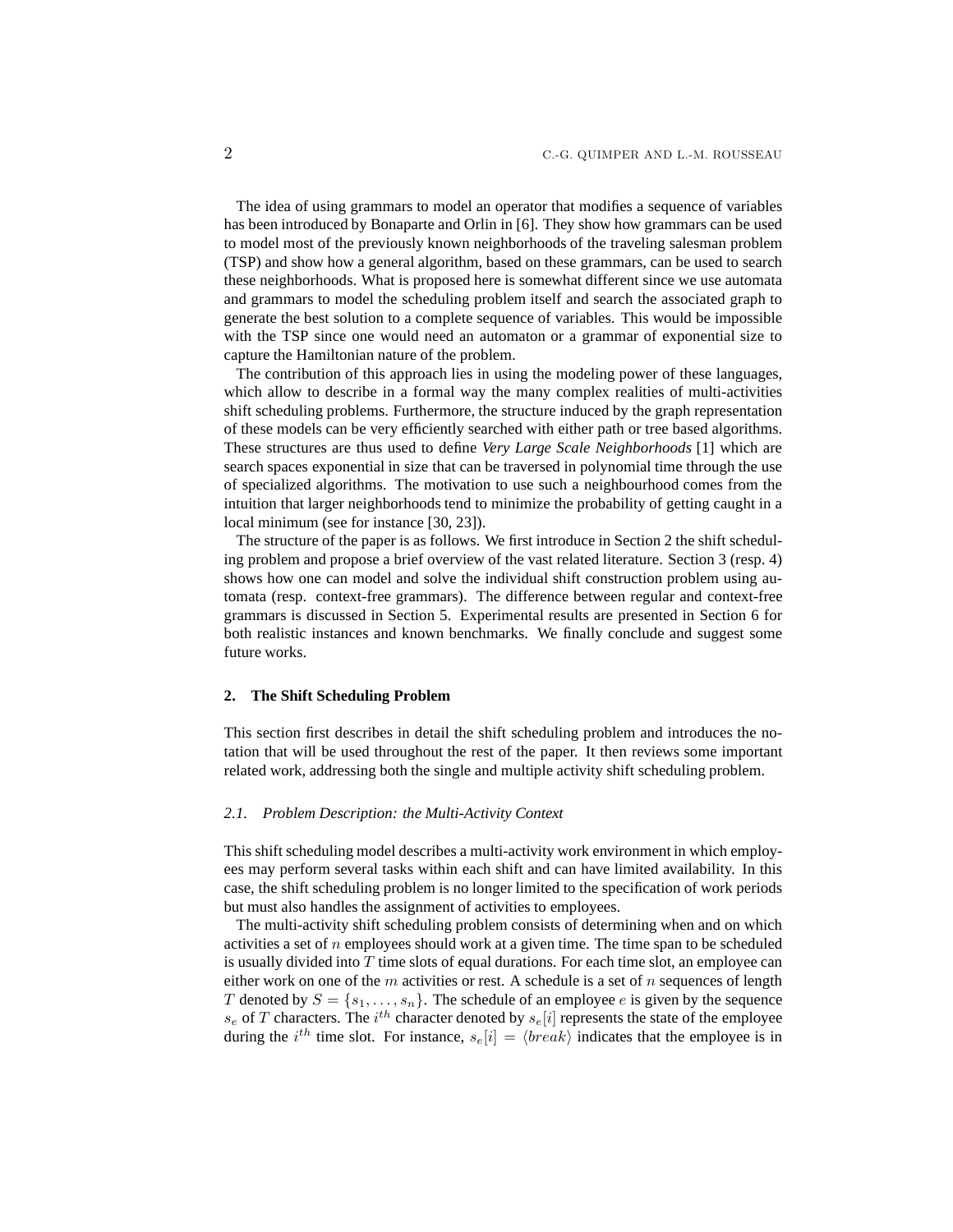break while  $s_e[i] = \langle activity_1\rangle$  indicates that the employee is working on the activity number one. The schedule of an employee is subject to some *scheduling rules* defining when an employee can work, be on break, switch activities, etc.

Let  $\text{act}(S, t) = \{s_i[t] \mid s_i \in S\}$  be the multiset of activities executed at time  $t$  (notice that an activity might occur more than once in a multiset). The supply of activity  $a$  in schedule S at time t is given by  $\operatorname{occ}(a, \operatorname{act}(S, t))$ , i.e. the number of occurrences of activity a in the multiset  $\text{act}(S, t)$ . The function  $d(a, t)$  returns the demand for an activity a at time t. There is an *under cost* of  $\underline{c}(a, t)$  for not satisfying the demand (also called opportunity cost) and an *over cost* of  $\overline{c}(a, t)$  for over-satisfying the demand (typically computed as excess salary minus additional incomes). Moreover, there is a fixed cost of  $c(a, t)$  for asking an employee to work on an activity a at time t. Assuming that  $A = \text{act}(S, t)$  is the multiset of activities assigned to the employees at time  $t$ , the cost associated with activity  $a$  at time  $t$  is given by the cost function.

$$
cost(a, A, t) = occ(a, A)c(a, t) + f(occ(a, A) - d(a, t), a, t)
$$
  

$$
f(x, a, t) = \begin{cases} x\overline{c}(a, t) & \text{if } x \ge 0\\ -x\underline{c}(a, t) & \text{otherwise} \end{cases}
$$

The function  $cost(A, t)$  returns the cost for having the multiset of activities A executed at time t.

$$
cost(A, t) = \sum_{a=1}^{m} cost(a, A, t)
$$
\n(1)

The overall cost associated to a schedule  $S$  is the sum of the costs associated with each time slot.

$$
cost(S) = \sum_{t=1}^{T} cost(\text{act}(S, t), t)
$$
\n(2)

A *satisfiable schedule* is a schedule such that each shift  $s_i$  satisfies the scheduling rules. An *optimal schedule* is a satisfiable schedule whose cost is minimal.

#### *2.2. Literature Review*

Employee Scheduling and Rostering Problems have been extensively studied in the scientific literature, with early papers dating from 1954. For a complete literature review on the subject, the reader is referred to Ersnt *et al.* [16, 15] for a survey on the topic and a detailed annotated bibliography on more than 700 papers (with 64 papers on the more specific Shift Scheduling Problem).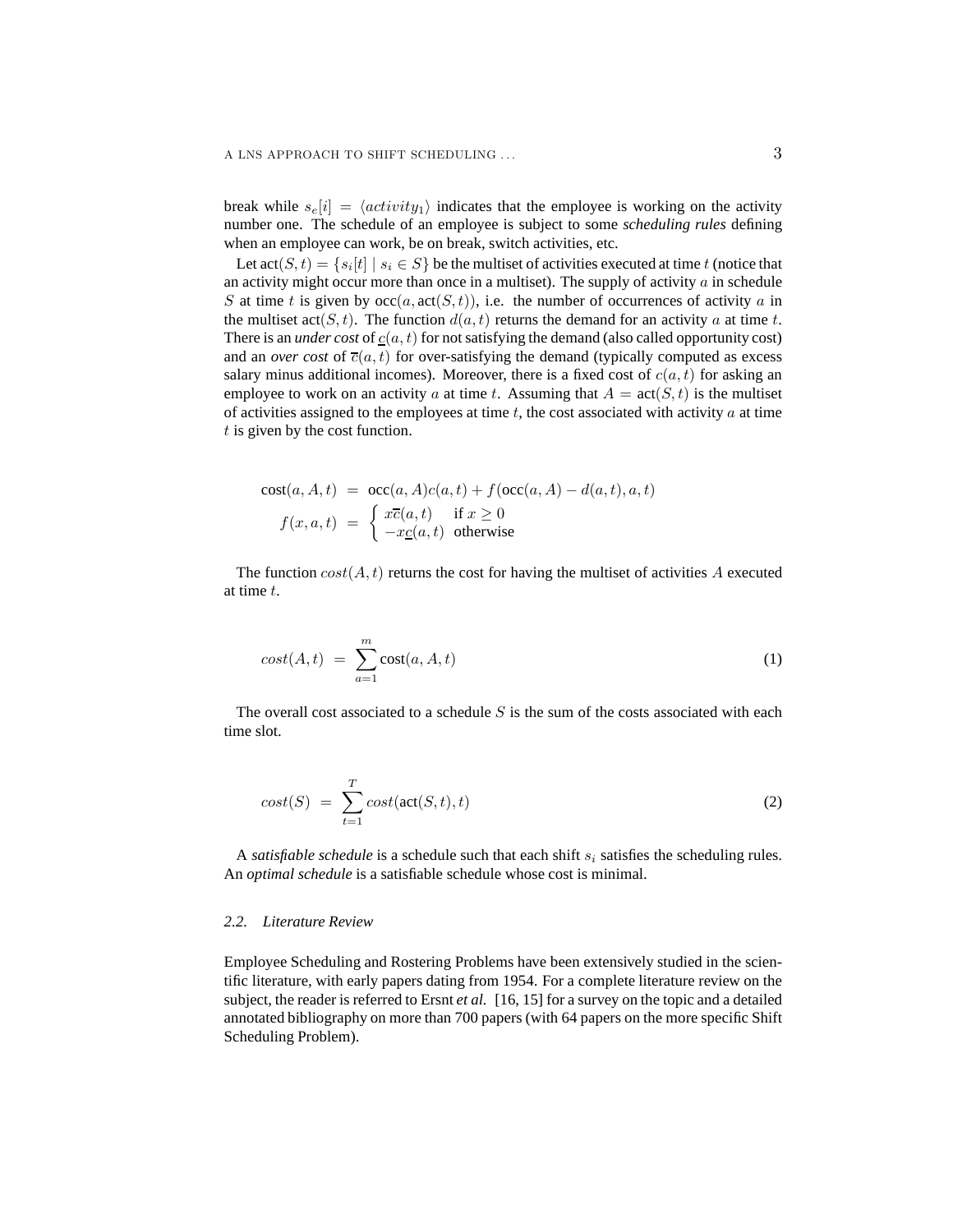#### *2.3. Single-Activity Shift Scheduling Problem*

The Shift Scheduling Problem (SSP) was first introduced by Edie [14] in the context of scheduling toll booth operators and the first integer programming model to address it was proposed shortly after by Dantzig [11]. In this set covering formulation, all the possible variables (shifts that could be performed by the employees) are enumerated a priori. The objective is thus to select the set of shifts that covers demand and minimizes the cost. This approach has since remained very popular with more than 130 papers applying it to Employee Scheduling and Rostering [15] and is used in many commercial workforce management systems. Its strength lies in the fact that the complexity involved in assembling the shifts (choosing length, placing breaks, etc.) is hidden in the enumeration phase. It also introduces an integrality gap in the mixed integer formulation. However, when flexibility is introduced in the model through multiple breaks, multiple break types, multiple activities, or simply longer operating hours, the number of possible shifts becomes quite large. A natural solution to this problem is a Branch and Price approach (proposed by Trick et al. [22]) where the shifts that are still manually generated are only introduced in the model when they are necessary.

In an attempt to address this difficulty, Moondra [24], Bechtold and Jacobs [4, 5], Thompson [**?**], Aykin [2, 3] and Rekik *et al.* [28] proposed and pursued research on implicit formulations. In these models, shift types, specified by starting time and length, are not coupled with break positions at first. For instance, one can independently decide how many employees are going to work from 8am to 4pm and how many employees are going to be on break at 10am. Specific constraints (namely forward and backward constraints) have been introduced and refined over time to ensu re the existence of a valid schedule. The actual schedule can later be reconstructed with a polynomial-time algorithm. The main advantage of this approach is that the number of decision variables is significantly reduced compared to the covering formulations. However, it is now much harder to express difficult constraints that regard the construction of individual shifts or even cost structures that depend on the global composition of one shift. Furthermore, none of these approaches are able to schedule multiple activities (even if [28] does mention it as future work).

Some problems are often too large to be solved with an exact method. This is the case for the Tour Scheduling problem where one wants to construct the shifts over one week or more. In such cases, heuristics and metaheuristics are appealing methods. We note the use of tabu search [17], simulated Annealing [8], and genetic algorithms [13]. These approaches, which rely on clever neighborhood structures, are able to quickly produce good solutions for large problems.

#### *2.4. Multiple-Activity Shift Scheduling Problem*

If the literature on single-activity shift scheduling is very rich, problems dealing with multiple activities have however been seldom studied.

Loucks and Jacobs [20] and Ritzmann *et al.* [29] are among the few papers that attempt to address the multi-activity context. Both papers model the tour scheduling problem (shift scheduling over one week) with Boolean assignment variables, specifying the number of employees assigned to a given task at a given hour. Since such approaches yield very large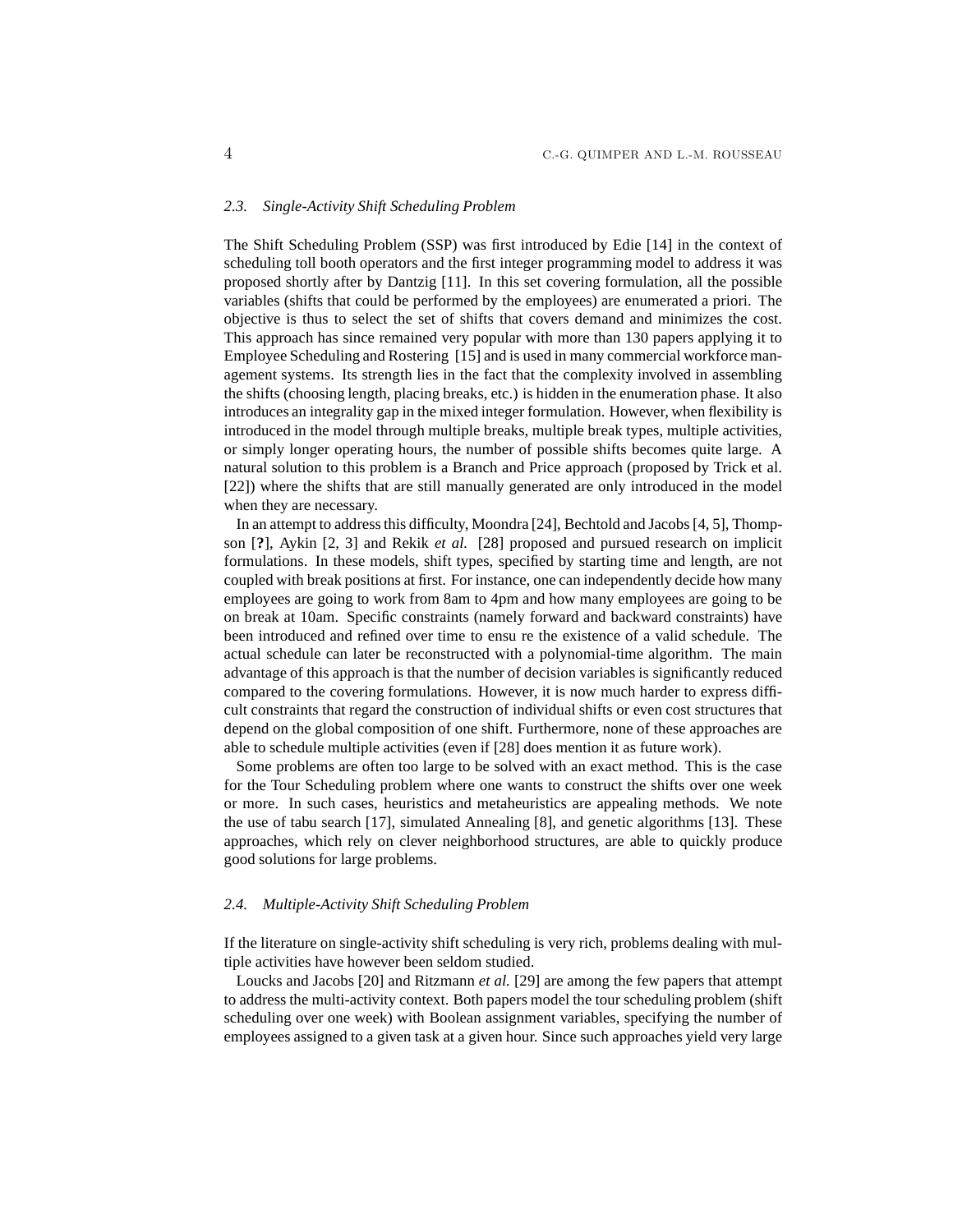MIP formulations, they both proposed heuristic techniques to construct and improve the solutions. Furthermore, they do not place breaks or meals during the shift, nor do they handle regulations concerning the transition between activities.

Vatri [33] proposed using a column generation with an heuristic approach to build a schedule for air traffic controllers. The problem solved is limited to a sliding time window (of typically a few hours) and breaks are not taking into accounts. Bouchard [7] extends the work of Vatri to include break placement but both dominance and the search for solutions are done heuristically.

Demassey et al. [12] proposed a column generation approach based on constraint programming and regular languages that can solve the multiple activity case presented here. If computing the linear relaxation through column generation is done efficiently for problems containing up to 10 activities, branching to find integer solutions is much more difficult as the approach can only find solutions to some of the smaller instances, when the linear relaxation is also integer.

#### **3. The Shift Scheduling Problem and Regular Languages**

The scheduling rules defining what is a valid feasible schedule may vary from one instance to another. It is essential to define a framework that is flexible enough to encode most cases encountered when modeling a shift scheduling problem.

## *3.1. Modeling the Scheduling Rules*

We recall the notion of automaton and show how automata can model the scheduling rules. An *automaton* is a tuple  $A = \langle Q, q_0, F, \Sigma, \delta \rangle$  where Q is a set of states,  $q_0 \in Q$  is the initial state,  $F \subseteq Q$  are the final states,  $\Sigma$  is an alphabet, and  $\delta \subseteq Q \times \Sigma \times Q$  is a transition table. A sequence  $S \in \Sigma^n$  is accepted by the automaton A if there exists a sequence of  $n+1$  states  $r_0, \ldots, r_n \in Q$  such that  $\langle r_{i-1}, S[i], r_i \rangle$  is a transition in  $\delta$ , where  $r_0 = q_0$  is the initial state, and  $r_n \in F$  is a final state. Automata are often depicted with a directed graph where each state is a node and each transition  $\langle q, c, r \rangle \in \delta$  is a directed edge between node q and node r labeled with character c. A language  $\mathcal L$  over an alphabet  $\Sigma$  is a set of sequences of elements taken from an alphabet  $\Sigma$ . The sequences recognized by an automaton A form a *regular language*. The reader is referred to [18] for more detailed explanations on regular languages and automata.

Lets now look at a automatong that models the scheduling rules as follows.

EXAMPLE: Consider the following scheduling rules.

1. An employee works for a maximum of two consecutive periods  $(w)$ .

- 2. Two consecutive working periods are followed by at least two breaks (b).
- 3. A day may not start nor end on break..

The automaton depicted in Figure 1 accepts all shifts satisfying the three scheduling rules.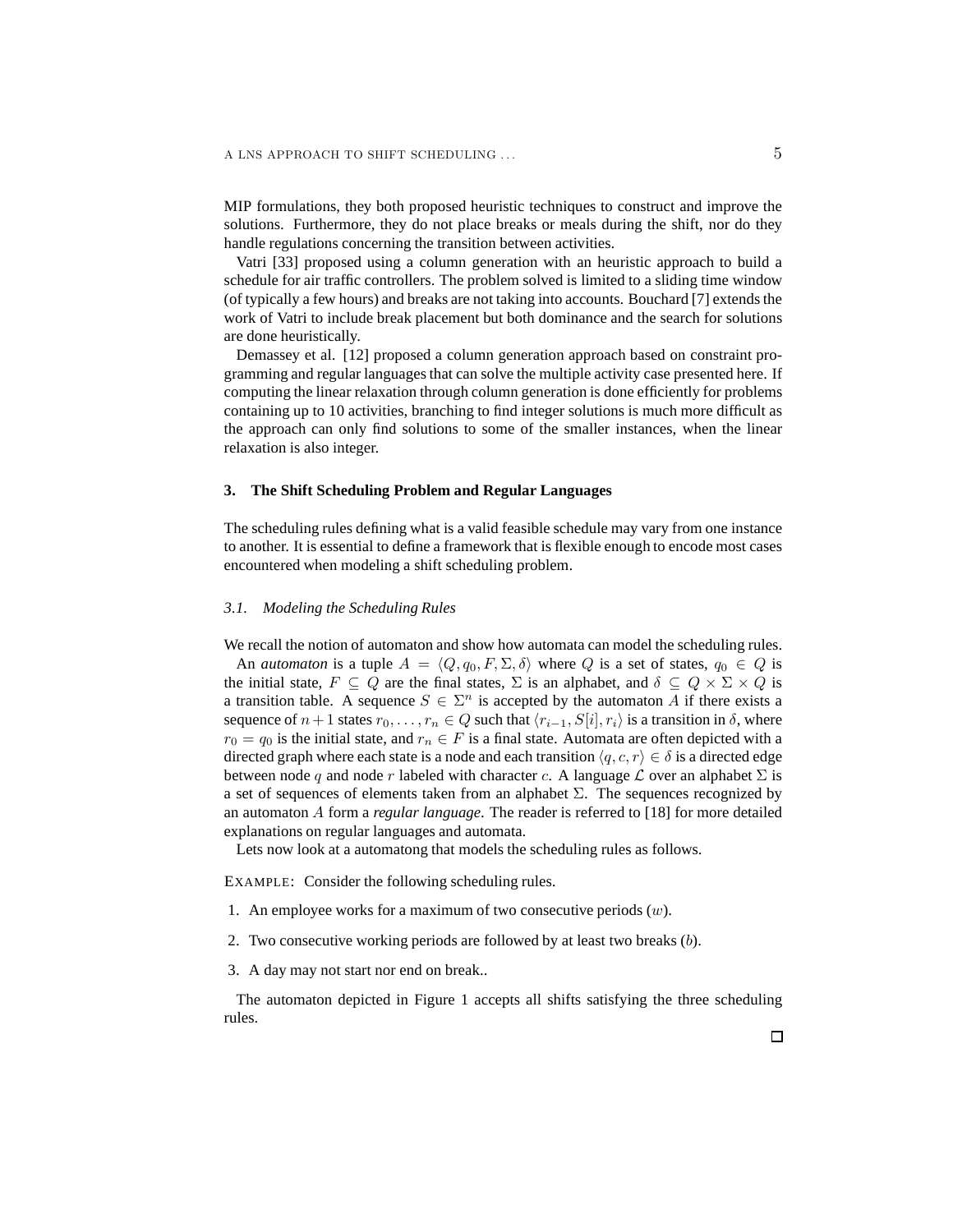

*Figure 1.* Automaton accepting any shift an employee can work according to the scheduling rules stated in Example 3.1 .

#### *3.2. VLSN Using Regular Languages*

We show how local search can solve the shift scheduling problem when there exists a regular language that fully captures the scheduling rules. Using a simple large neighbourhood approach based on dynamic programming, we find a set of work shifts that fits the demand curve and minimizes the overall cost.

Let  $A = \langle Q, q_0, F, \delta \rangle$  be an automaton that recognizes the work shifts satisfying the scheduling rules. We want to find a set of sequences  $S = \{s_1, \ldots, s_n\}$  accepted by the automaton such that the overall cost stated in Equation 2 is minimized.

Following [25], we create a layered graph G that we call the *expanded graph*. For every state  $q \in Q$  of the automaton, we create  $T + 1$  nodes labeled  $q^0, \ldots, q^T$ . Each node belongs to a different layer of the graph. For every transition  $(q, c, r) \in \delta$ , we add the edges  $(q^i, r^{i+1})$  to  $G$ , for  $0 \le i < T$ , that we label with the character  $c$ . Finally we remove from the graph G every edge and every node that do not lie on a path connecting the node  $q_0^0$  to one of the node  $q_f^T$  where  $q_f \in F$  is a final state. Using the automaton of Example 3.1 presented in Figure 1, we obtain the expanded graph of Figure 2.

We define what is a *feasible path*.

*Definition 1.* [Feasible Path] A feasible path is a path in an expanded graph G that has exactly T edges.

Notice that a feasible path starts with the node  $q_0^0$  and finishes with a node  $q_f^T$  where  $q_f \in F$  is a final state. Consider any feasible path p. If one follows the edges of this feasible path and prints the characters associated with every edge, we obtain a sequence accepted by the automaton  $A$ . In fact, every feasible path in the expanded graph  $G$  is associated with a sequence accepted by the automaton and every sequence accepted by the automaton can be retrieved by following a feasible path.

To construct an initial feasible schedule, we randomly select  $n$  feasible paths and obtain n sequences  $s_1, \ldots, s_n$ . We then aim at improving the overall cost of this solution using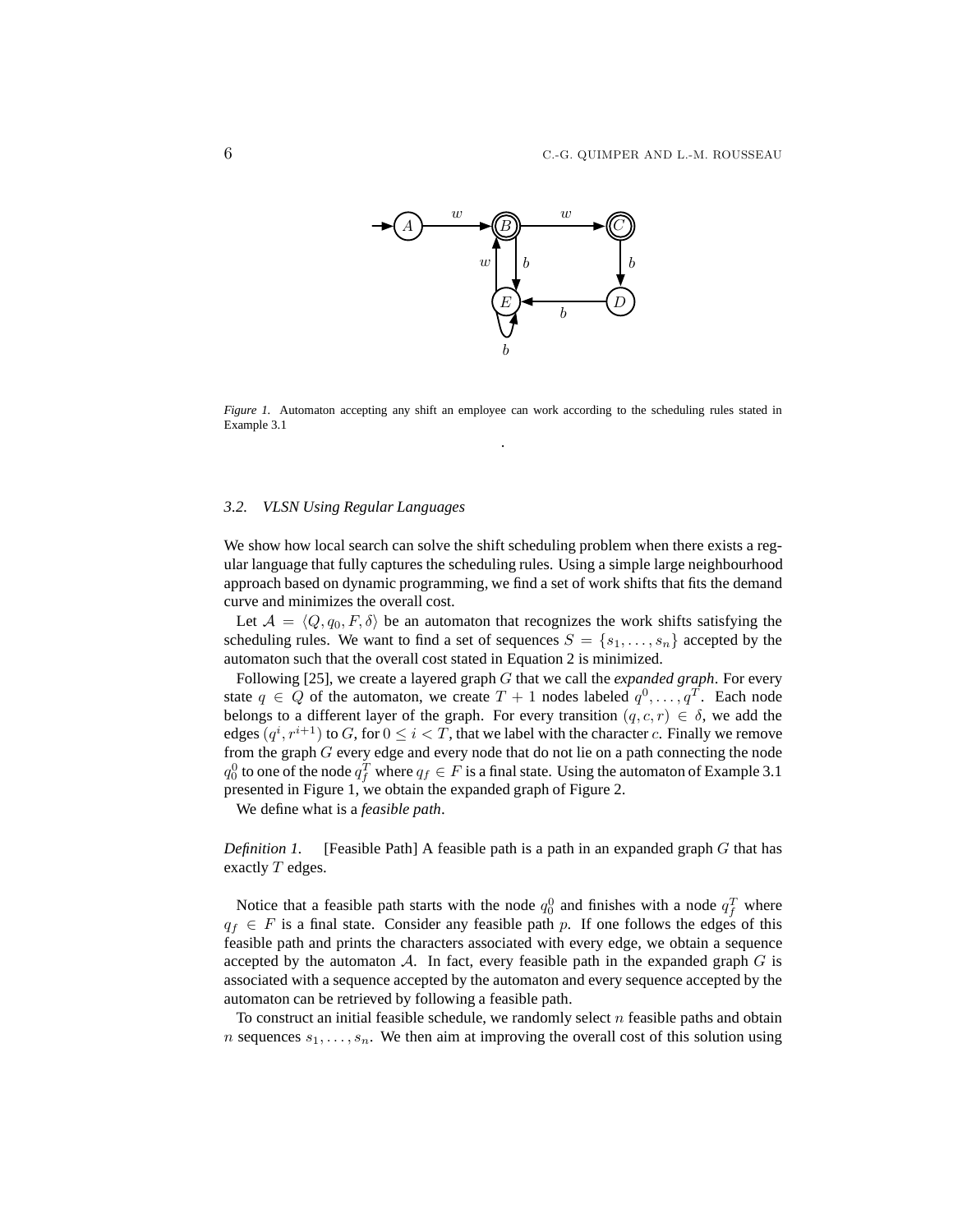

*Figure 2.* Expanded graph associated with the automaton presented in Figure 1 with  $T = 6$ .

*Large Neighborhood Search* [32]. To do so, we select a sequence  $s_r$  among the *n* sequences and replace it by a new sequence  $N$  that maximizes the improvement of the global solution. The rest of this section discusses how to obtain this new sequence N.

Suppose that at time t, employee r was scheduled to accomplish an activity  $a$  but we reschedule this employee to work on activity b i.e.  $s_r[t] = a$  and  $N[t] = b$ . The two activities  $a$  and  $b$  might be identical or not. With this new assignment, the cost associated with the time slot  $t$  can potentially change. Recall that the multiset of activities executed at time t is  $act(S, t)$ . The cost of the schedule S at time t is  $cost(act(S, t), t)$ . If we replace activity a by activity b, the cost of the new schedule at time t becomes  $cost(\text{act}(S, t) \setminus$  ${a} \cup {b}, t$ .

We assign a cost to every edge in the expanded graph G as follows. Let  $e = (a^t, b^{t+1})$ be an edge in G labeled with character c. We assign to the edge e a cost of  $cost(\text{act}(S, t))$  $\{s_r[t]\} \cup \{c\}, t$ ). The expanded graph G now has the following property.

LEMMA 1 *Let* p *be a feasible path and* N *be the sequence associated with this feasible path. The cost (or length) of p is equal to the cost of the schedule obtained by replacing*  $s_r$ *by* N*.*

**Proof:** The  $t^{th}$  edge in the path has a cost of  $cost(\text{act}(S, t) \setminus \{s_r[t]\} \cup \{N[t]\})$ . The sum of the cost of each edge gives  $cost(S \setminus \{s_r\} \cup \{N\})$  which is exactly the cost of the schedule obtained by replacing the sequence  $s_r$  with N.

It follows from Lemma 1 that the sequence associated with the shortest path in the expanded graph G is the one that better replaces sequence  $s_r$  in S. The running time complexity of finding the shortest path in a layered graph is proportional to the number of edges in the graph. In our case, finding the shortest path in the expanded graph G requires  $O(T|\delta|)$  steps.

Improving a schedule S can therefore be done by choosing a sequence  $s_r \in S$ , computing the costs of the edges in the expanded graph according to  $S$  and  $s_r$ , computing the shortest path in the expanded graph, and finally replacing  $s_r$  by the sequence associated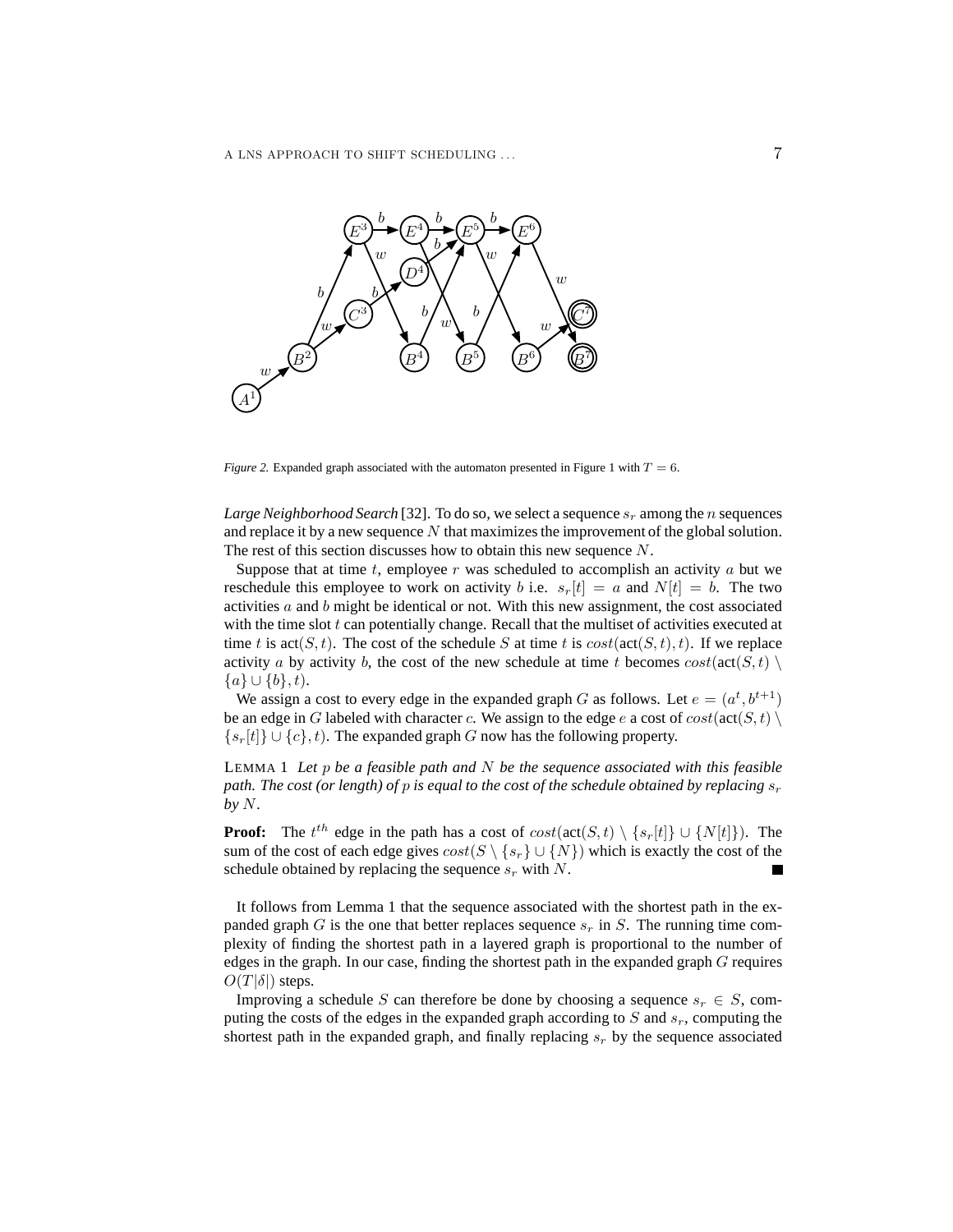with the shortest path. This operation can be repeated until a local minimum is reached, i.e. until the length of the shortest path in the expanded graph  $G$  is equal to the cost of the current schedule for any  $s_r \in S$ . Notice that the graph needs to be computed only once. Only the weights on the edges need to be computed at each iteration.

#### *3.3. Enhancing Regular Languages*

One can easily enrich a regular language by modifying the expanded graph. For instance, one could make a state inaccessible for a specific time slot by removing the corresponding node from the appropriate layer. Some transitions could also become unavailable between some layers. Such modifications to the expanded graph are useful to model operations that can only be accomplished at particular times of the day. For instance, if lunches must be taken inside a specific period of the day, one can remove any transition associated with a lunch break outside of that period. Finally, one can set a fixed cost to every transition in the graph. This cost is added to the cost already computed for every edge. Fixed costs are useful to model exceptions in a schedule that involves cost. For instance, employees working after 6pm might require a higher salary.

# **4. The Shift Scheduling Problem and Context-Free Languages**

Context-free grammars are useful since they can encode richer languages than automata. We first formally define what context-free grammars are and then explain how they can encode scheduling rules.

A context-free grammar is a tuple  $G = \langle N, S, \Sigma, P \rangle$  where N is a set of symbols called the *non-terminals*,  $S \in N$  is the *starting non-terminal*,  $\Sigma$  is a set of symbols called the *terminals*, and P is a set of *productions* of the form  $A \rightarrow w$  where  $A \in N$  is a nonterminal and w is a sequence of terminals and non-terminals. A *parsing tree* is a tree where the leaves are terminal symbols and the inner-nodes are non-terminal symbols. The root of a parsing tree is the starting non-terminal S. The children of an inner-node A form a sequence w such that the production  $A \rightarrow w$  belongs to the grammar. A contextfree grammar recognizes a sequence  $T \in \Sigma^n$  if there exists a parsing tree whose leaves, when visited from left to right, reproduce the sequence  $T$ . We represent non-terminals with capital letters and terminals with lower case letters unless otherwise specified. The abbreviation  $A \to w \mid u$  refers to two distinct productions  $A \to w$  and  $A \to u$ .

The sequences recognized by a context-free grammar G form a *context-free language*. A grammar is in the *Chomsky normal form* if every production is either of the form  $A \rightarrow BC$ or  $A \rightarrow a$ , i.e. if a non-terminal produces either two non-terminals or one terminal. Every context-free language can be recognized by a grammar written in the Chomsky normal form. Context-free grammars can recognize any regular language but automata cannot recognize every context-free languages. Context-free grammars therefore encode a richer class of languages.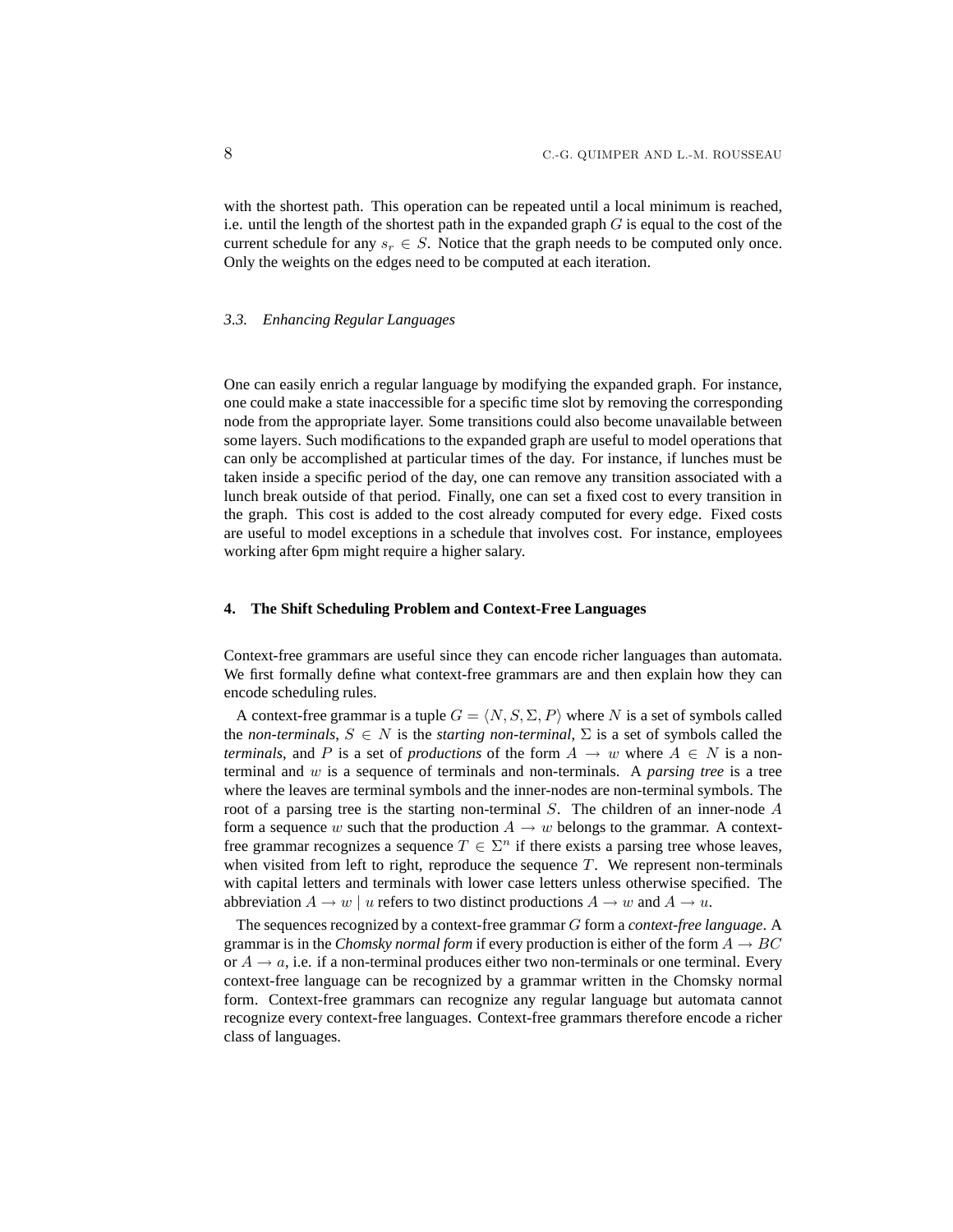Context-free grammars can model the scheduling rules as showed in Example 3.1. Notice that the grammar is not in its Chomsky normal form.

$$
B \to b \mid bB \tag{3}
$$

$$
S \rightarrow wBS \mid wwbBS \mid w \mid ww \tag{4}
$$

## *4.1. VLSN Using Context-Free Languages*

We present a large neighbourhood operator for shift scheduling problems modeled with context-free languages. In the previous section, the certificate proving that a sequence of characters belongs to a regular language was a path in an automaton. We therefore looked for the path in the automaton that induces the smallest cost. The certificate proving that a sequence belongs to a context-free grammar is a parsing tree. We will therefore find the parsing tree that induces the smallest cost to the schedule.

We assume that the grammar modeling a valid schedule for an employee is in its normal Chomsky form such as the grammar introduced in Example 4.1.

EXAMPLE: The grammar G presented be low ensures that an employee executes activity  $a$  for an undefined period of time followed by activity  $b$  for another undefined period of time.

$$
S \to AB \qquad A \to AA \mid a \qquad B \to BB \mid b
$$

The CYK parser [9, 19, 34] is an algorithm based on dynamic programming that decides whether a sequence belongs to a context-free language. If the sequence belongs to the language, the algorithm returns a parsing tree.

Following [27], we use the CYK parser to build a graph embedding all possible parsing trees (see Figure 3). Algorithm 1 creates a DAG such that the leaf nodes are associated with a terminal character and a position in the sequence. The inner node  $N(A, i, j)$  is associated with a non-terminal A, a starting position  $i$ , and a span of  $j$ . The inner node  $N(A, i, j)$  belongs to the graph if there exists a sub-string of length j starting at the  $i^{th}$ position that can produce the non-terminal A. If such a node exists, it has children which are a list of pairs of nodes. For instance the node  $N(A, i, j)$  could have has children a pair of nodes  $\langle N(B, i, k), N(C, i + k, j - k) \rangle$ . The relation between the parent and the children indicates that the production  $A \rightarrow BC \in G$  can produce the non-terminal A at position  $i$  with a span of  $j$  by concatenating the sub-string of length  $k$  starting at position i and the sub-string of length  $j - k$  starting at position  $i + k$ . After building all relations between the nodes, the algorithm removes any node that do not contribute to the production of a parsing-tree, i.e. any node that does not have for ancestor the node  $N(S, 1, T)$ . Note that  $Children(x)$  is the set of all nodes for which x is a direct parent.

Algorithm 1 constructs a graph called the *grammar graph*. Since Algorithm 1 runs in  $\Theta(|G|n^3)$  steps, the size of the grammar graph is bounded by  $O(n^3|G|)$ . In practice, the grammar graph is usually much smaller as its size is considerably reduced by line 18. The grammar graph obtained from the grammar introduced in Example 4.1 over a sequence of

 $\Box$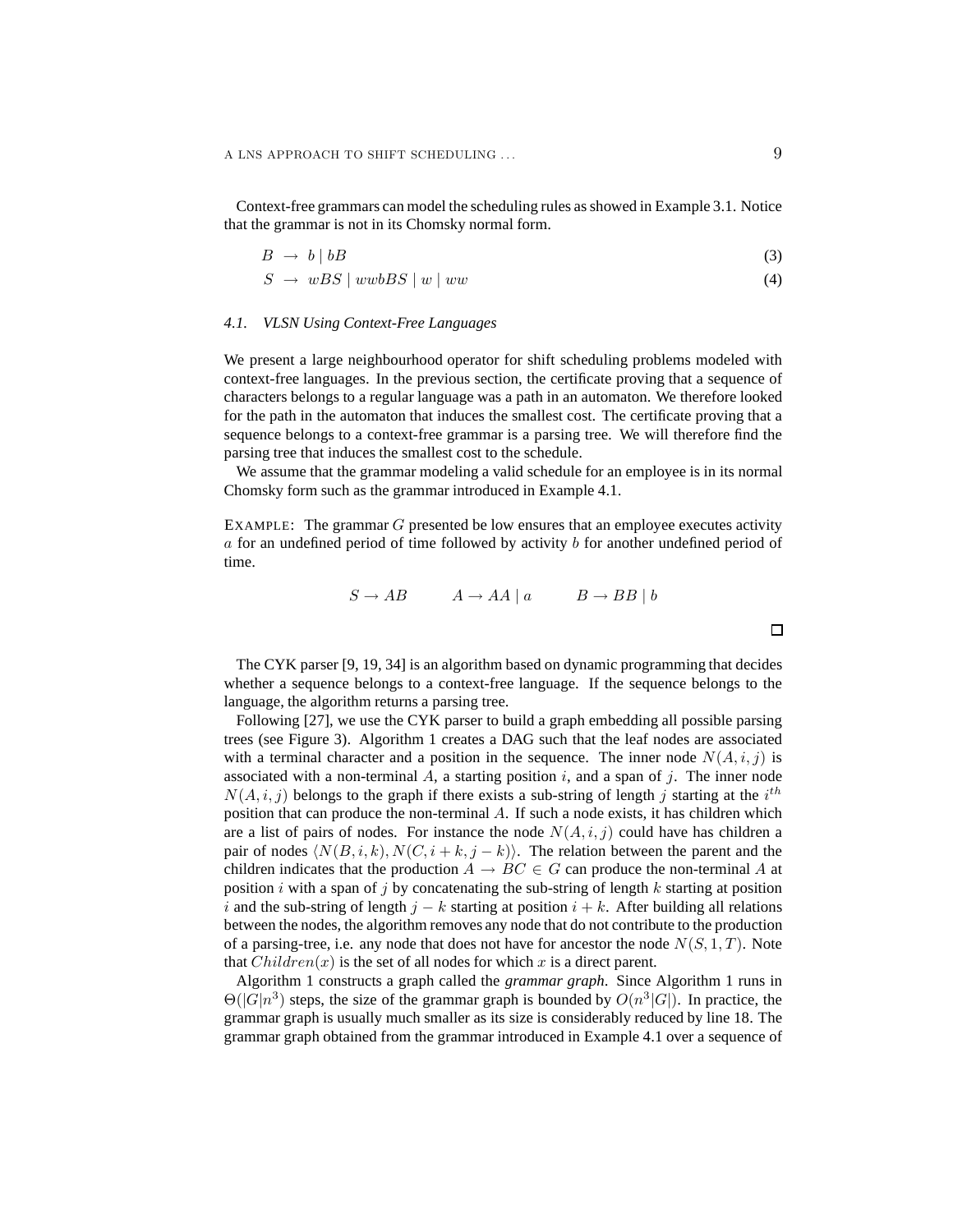**for** *all non-terminals* A **do for**  $i \in [1, T]$  **do**  Create node  $N(A, i, 1)$ 5 | Children $(N(A, i, 1)) \leftarrow \{t \mid A \rightarrow t \in G\}$  **for**  $j \in [2, T]$  **do for**  $i \in [1, T - j + 1]$  **do for** *all non-terminals* A **do** Create node  $N(A, i, j)$  | Children( $N(A, i, j)$ ) ←  $\left\{ \left\langle N(B, i, k), N(C, i + k, j - k) \right\rangle \right\}$   $\vert \vert$   $\vert$   $k \in [1, j)$ ,  $A \rightarrow BC \in G$ , Children $(N(B, i, k)) \neq \emptyset$ ,  $\left\{\n \begin{array}{c}\n \end{array}\n \right.\n \left.\n \begin{array}{c}\n \text{Children}(N(C, i + k, j - k)) \neq \emptyset\n \end{array}\n \right\}$ 

**18** Delete any node that does not have the node  $N(S, 1, T)$  among its ancestors.

**Algorithm 1**: This algorithm based on the CYK parser [9, 19, 34] constructs a graph embedding all possible parsing trees of sequences of length  $T$  recognized by the grammar G.



*Figure 3.* The grammar graph obtained with the grammar introduced in Example 4.1 and  $T = 3$ . Each plus-node represents a pair of children. For instance, the plus-node bellow  $N(A, 1, 2)$  represents the relation  $Children(N(A, 1, 2)) = \langle N(A, 1, 1), N(A, 2, 1)\rangle.$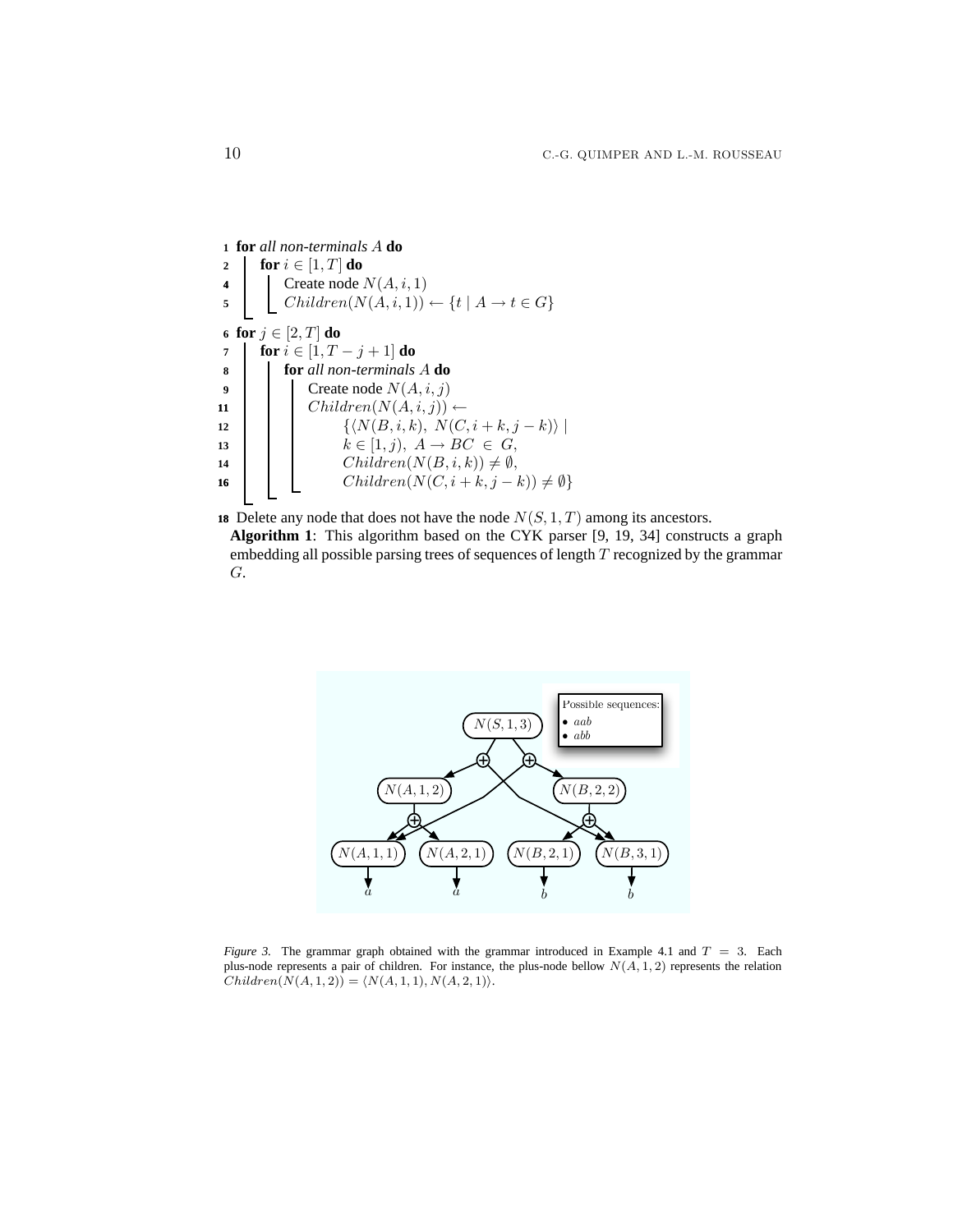length  $T = 3$  is depicted in Figure 3. The grammar graph contains the parsing tree of the two sequences of length 3 belonging to the language. In fact, any sequence of length T has its parsing tree embedded in the grammar graph as guaranteed by the following lemma.

LEMMA 2 *The grammar graph produced by Algorithm 1 embeds the parsing tree of any sequence of length* T *accepted by the grammar* G*.*

**Proof:** Let S be an arbitrary sequence recognized by the grammar  $G$ . There exists a parsing tree certifying that the sequence  $S$  belongs to  $G$ . The nodes corresponding to the the leaves of this parsing tree are necessarily created on line 3 as the algorithm creates a node for all possible terminals. Every inner node of the parsing tree is connected to its children on line 11. This observation results from the correctness of the CYK parser [9, 19, 34]. Finally, since the root of the parsing tree corresponds to the node  $N(S, 1, T)$ , no nodes belonging to the parsing tree are removed on line 18.

We can produce a random sequence accepted by the grammar  $G$  by traversing the grammar graph from the root and randomly branching on a pair of children until we reach the leaves. Repeating this for every employee, we can produce an initial random schedule  $S = \{s_1, \ldots, s_n\}.$ 

As with regular languages, we improve the schedule S by choosing a sequence  $s_r \in S$ that we replace with a new sequence  $N$ . This new sequence  $N$  minimizes the overall cost of the new schedule. The cost of the time slot t in the schedule S is given by  $cost(S[t], t)$ . If the activity executed in the work shift N at time t is  $N[t] = a$ , the new cost for the time slot t becomes  $cost(S[t] \setminus \{s_r[t]\} \cup \{a\}, t)$ . We will assign weights to the nodes in the grammar graph function of these new costs.

Each leaf of the grammar graph is associated with a particular time slot. A leaf-node  $N(A, t, 1)$  is associated with the time slot t. For every leaf-node  $N(A, t, 1)$  and for every character a appearing in a production  $A \rightarrow a \in G$ , Algorithm 2 computes the cost of the assignment  $N[t] = a$ . The algorithm selects the character a that induces the smallest cost on the time slot t and assigns a weight equal to this cost to the leaf-node  $N(A, t, 1)$ . The weight of a parsing tree is equal to the sum of the weights assigned to its leaves. The following relation holds between a sequence  $N$ , its parsing tree, and the cost of the schedule  $S \setminus \{s_r\} \cup \{N\}.$ 

LEMMA 3 *Algorithm 2 assigns to node*  $N(S, 1, T)$  *a weight equal to the smallest cost of a schedule obtained by replacing the sequence*  $s_r$  *by a sequence* N.

**Proof:** Algorithm 2 computes the cost of the parsing tree with the smallest weight. This fact follows from the proof of optimality of the weighted-CYK algorithm [21]. Let  $N$  be the sequence associated with this parsing tree. Any parsing tree has exactly one leaf per time slot t with cost  $cost(S[t] \setminus \{s_r[t]\} \cup \{N[t]\}, t)$ . The sum of the costs of every leaf is  $cost(S\backslash \{s_r\} \cup \{N\})$  is exactly the cost of the schedule S where we replaced the individual sequence  $s_r$  by N.

To retrieve the sequence N whose cost is computed by Algorithm 2, one simply needs to backtrack in the grammar graph to the nodes that minimize the expressions on lines 3 and 6.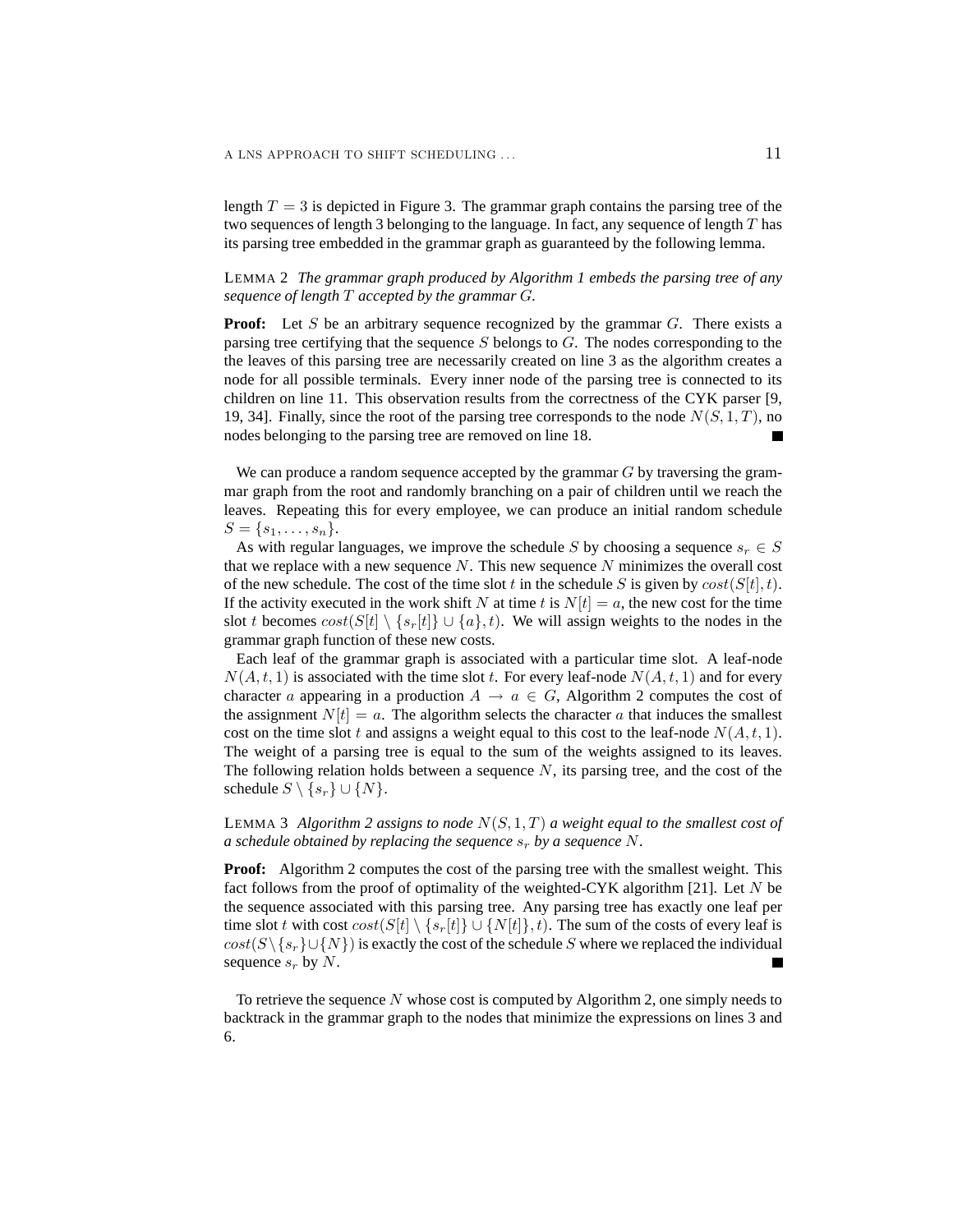**for** *every leaf node*  $N(A, i, 1)$  **do**  $\begin{array}{l} \texttt{3} \quad \underline{\quad} \text{ weight}(N(A, i, 1)) \leftarrow \min \{cost(S[i] \setminus \{s_r[i]\} \cup \{a\}, i) \mid A \rightarrow a \in G\} \end{array}$  **for** *every inner node*  $N(A, i, j)$  *in post-order* **do** 6 weight( $N(A, i, j)$ )  $\leftarrow$  min{weight( $N(B, x, y)$ ) + weight( $N(C, w, z)$ ) |  $\langle N(B, x, y), N(C, w, z) \rangle \in$  Children $(N(A, i, j))$ } **return** weight $(N(S, 1, T))$ 

**Algorithm 2:** Compute the cost of the best schedule obtained by replacing  $s_r \in S$  by another sequence.

The local search repeatedly chooses a sequence  $s_r$  from S and replaces it by the sequence  $N$  that minimizes the cost of the overall schedule. This process continues until it reaches a local minimum. Notice that the grammar graph only needs to be constructed once. Only the weights need to be recomputed at each iteration.

#### *4.2. Enhancing Context-Free Languages*

Following [27], one can enrich a context-free language by imposing some conditions on the applicability of a production  $A \rightarrow BC$ . For instance, one can restrict A to represent a sequence of a specific length. The non-terminals  $B$  and  $C$  might also have to meet some requirements about the length of the sequences they represent. Similarly, a production can be restrained to be effective only at particular times of the day. We denote a constrained literal A with  $A_S^P$  where  $P \subseteq \mathbb{N}$  is the set of positions where A can occur in the sequence and  $S \subseteq \mathbb{N}$  is the set of valid spans for the subsequence A. If the symbol S or P are omitted, we assume that the set of valid positions and valid spans is  $\mathbb N$ . A weight w can also be associated with a production. Each time a production is used in the schedule of an employee, the weight of the production is added to the weight of the parsing tree. We indicate the weight w of a production on the arrow as follows:  $A \xrightarrow{c} BC$ . One can omit to mention the weight whenever it is null.

For instance, the production  $A_{[2,4]} \stackrel{8.9}{\rightarrow} BC_{[1,3]}^{2,5,7}$  can be applied only if the sequence obtained has a length between 2 and 4 characters, the span of the literal  $C$  is betwen 1 and 3, and the subsequence  $C$  appears at positions 2, 5, or 7. The weight associated with this production is 8.9 and the literal B is unconstrained.

These new restrictions on the productions are useful to model situations where a worker must work a certain amount of time before changing activities or can have a lunch break only at lunch time. Weights on production can be used to encode preferences or to model the case when extra salary must be given to an employee doing some over-time.

Implementing these constraints only require minor modifications to the algorithm. On line 16 in Algorithm 1, when processing the production  $A_{S_a}^{P_a} \stackrel{w}{\rightarrow} B_{S_b}^{P_b} C_{S_c}^{P_c}$ , we add the extra-conditions that  $i \in P_a$ ,  $i \in P_b$ , and  $i + k \in P_c$  as well as  $j \in S_a$ ,  $k \in S_b$ , and  $j - k \in S_c$ .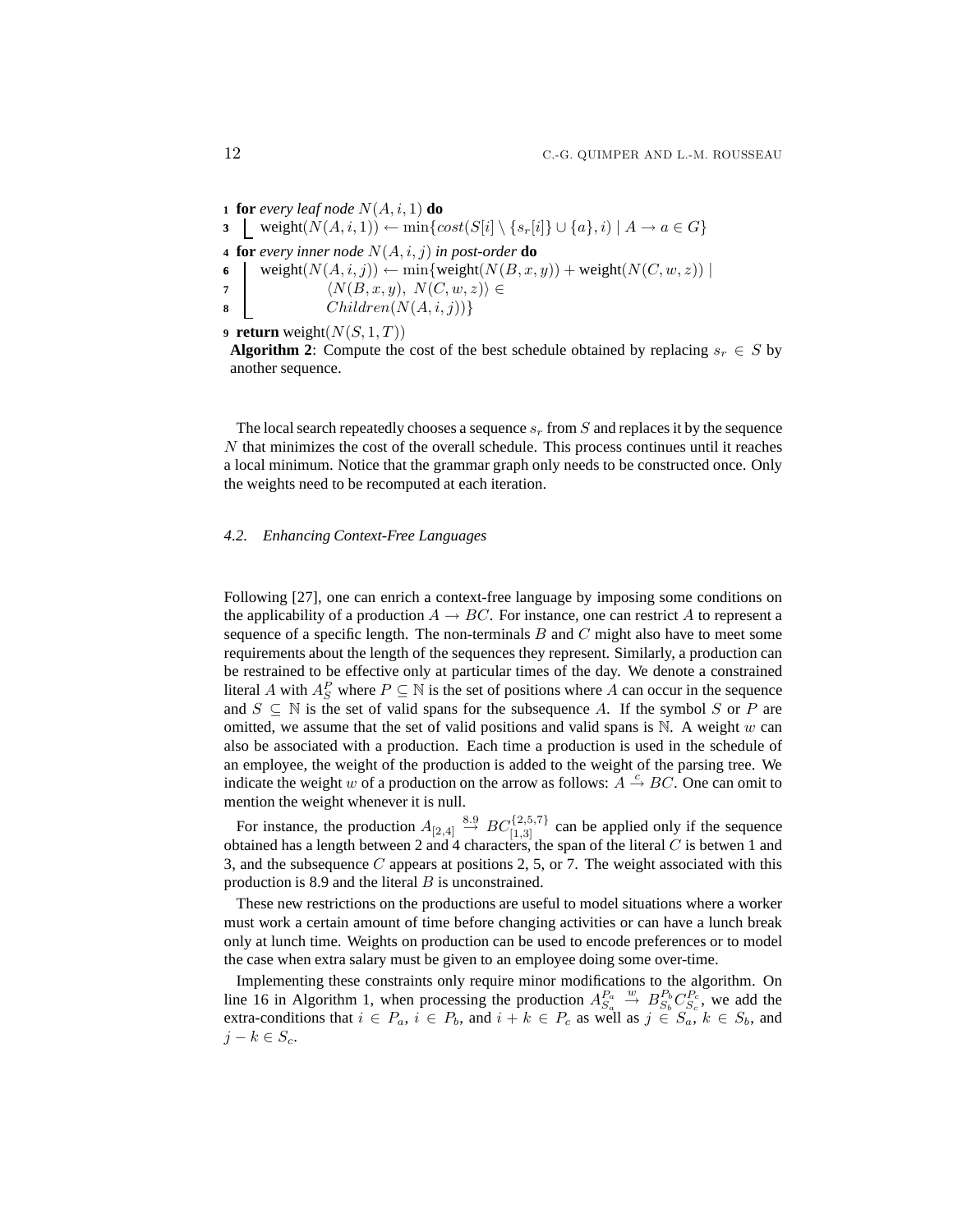

*Figure 4.* An automaton and an context-free grammar encoding the language  $ac<sup>*</sup>a | bc<sup>*</sup>b$ . The states 2 and 3 encode the same pattern than the states 4 and 5 while the context-free grammar has only one production to encode the pattern  $c^*$ 

Each time a production appears in the parsing tree of a sequence, its weight is added to the total weight of the parsing tree. Line 3 in Algorithm 2 can take into account the weight of the production  $A \stackrel{w}{\rightarrow} a$  when computing the weight of a leaf. Line 6 could also take into account the weight of production  $\overrightarrow{A} \stackrel{w}{\rightarrow} \overrightarrow{BC}$  when computing the combined weight of a pair of children.

## **5. Regular Languages vs Context-Free Languages**

The choice between an automaton or a context-free grammar to model the scheduling rules does not influence the local search since the large neighbourhood operators return the same sequence in either case. However, we observed that the grammar graph generally has fewer nodes and fewer pairs of children than the expanded graph has nodes and edges. Nodes in an expanded graph must carry the information accumulated from the beginning of the sequence to the end. This information can include, for instance, the number of breaks encountered so far in the sequence. In grammar graphs, nodes only need to carry the information about a sub-sequence which is independently of what precedes or succeeds this sub-sequence.

Consider for instance a language that encodes any sequence starting with either an a or a b followed by a sequence of  $c$ 's and finishing with the same caracter it started with. The automaton and the context-free grammar on Figure 4 both encode this language. The states 2 and 3 of the automaton encode the same pattern than the states 4 and 5. This redundance is necessary to carry the information about the first caracter of the sequence. However, the production  $C \to cC \mid c$  does not carry any information about what precedes or follows the subsequence of  $c$ 's. In many cases, the duplication of states in an automaton produces expanded graphs larger than grammar graphs. Since the running time of the large neighbourhood operators are proportional to the size of the graph containing all the valid parsings, the context-free grammars often offer lower computational time.

It is also generally easier to model the scheduling rules with context-free grammars than with automata. Context-free grammars are more expressive. For the scheduling problem solved in our experiments, a context-free grammar of 14 productions captures all the scheduling rules while the equivalent automaton requires thousands of states.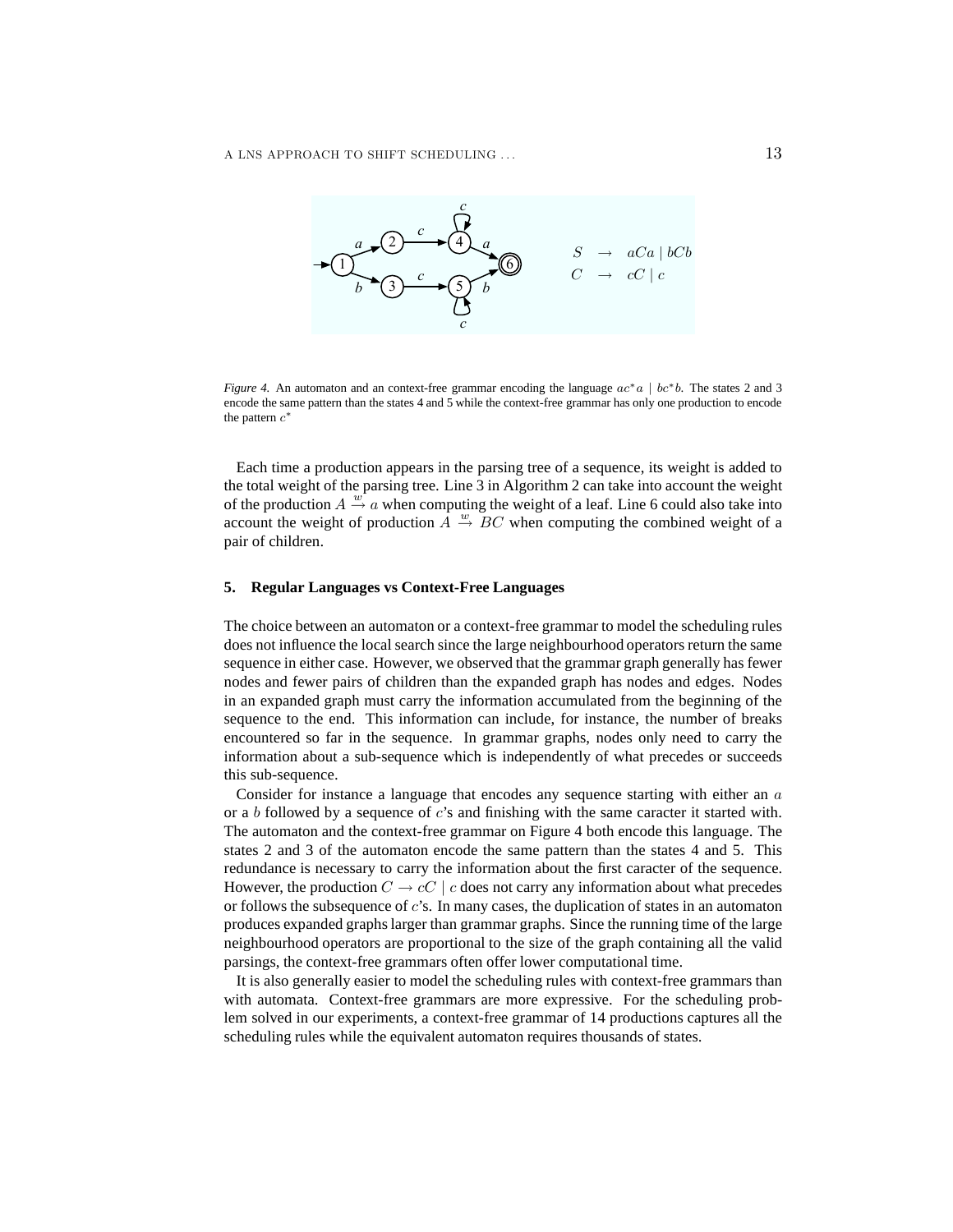# **6. Experimental Results**

# *6.1. Problem Description*

We consider the following shift scheduling problem with  $n$  employees and  $m$  activities over a period of time discretized into  $T = 96$  time slots of 15 minutes each. During each time slot, an employee can either rest, be in break, lunch, or work on a given activity.

The schedule of an employee must respect the following rules.

- 1. A break has a duration of 15 minutes.
- 2. A lunch has a duration of 1 hour.
- 3. A part-time employee can take one break during his shift.
- 4. A full-time employee is entitled to one break, one lunch, and another break in this order.
- 5. When an employee starts working on an activity, he works for at least one hour on the same activity.
- 6. Lunches and breaks are scheduled between two periods of work.
- 7. An employee must have a break or a lunch before changing activities.
- 8. Periods of rest are to be scheduled at the beginning or the end of the day.
- 9. A part-time employee must work a minimum of 3 hours and fewer than 6 hours a day.
- 10. A full-time employee must work a minimum of 6 hours and a maximum of 8 hours a day.
- 11. At specific times of the day, when the business is closed, every employee must either rest, lunch, or be on break.

As an example, a full time employee could rest between midnight and 9am, then work on activity 1 from 9am to 10:30am, break, work on activity 2 from 10:45am to 12:00pm, lunch, work on activity 3 from 1:00pm to 2:30pm, break, work on activity 4 from 2:45pm to 5:00pm, and rest until midnight.

We model the rules using the following context-free grammar. Identifiers between delimiters  $\langle \ldots \rangle$  are terminal symbols.

 $R \rightarrow \langle rest \rangle R \mid \langle rest \rangle$  ${}^{B_i}$  A<sub>i</sub> |  $\left\langle {activity_i} \right\rangle ^{B_i}$  $W_{[4,\infty)} \to A_i$  for  $1 \leq i \leq m$ <br> $F \to PLP$  $S \to RP$ <sub>[17,24]</sub> $R$  |  $RF$ <sub>[30,38]</sub> $R$  $L \rightarrow \langle lunch \rangle \langle lunch \rangle \langle lunch \rangle$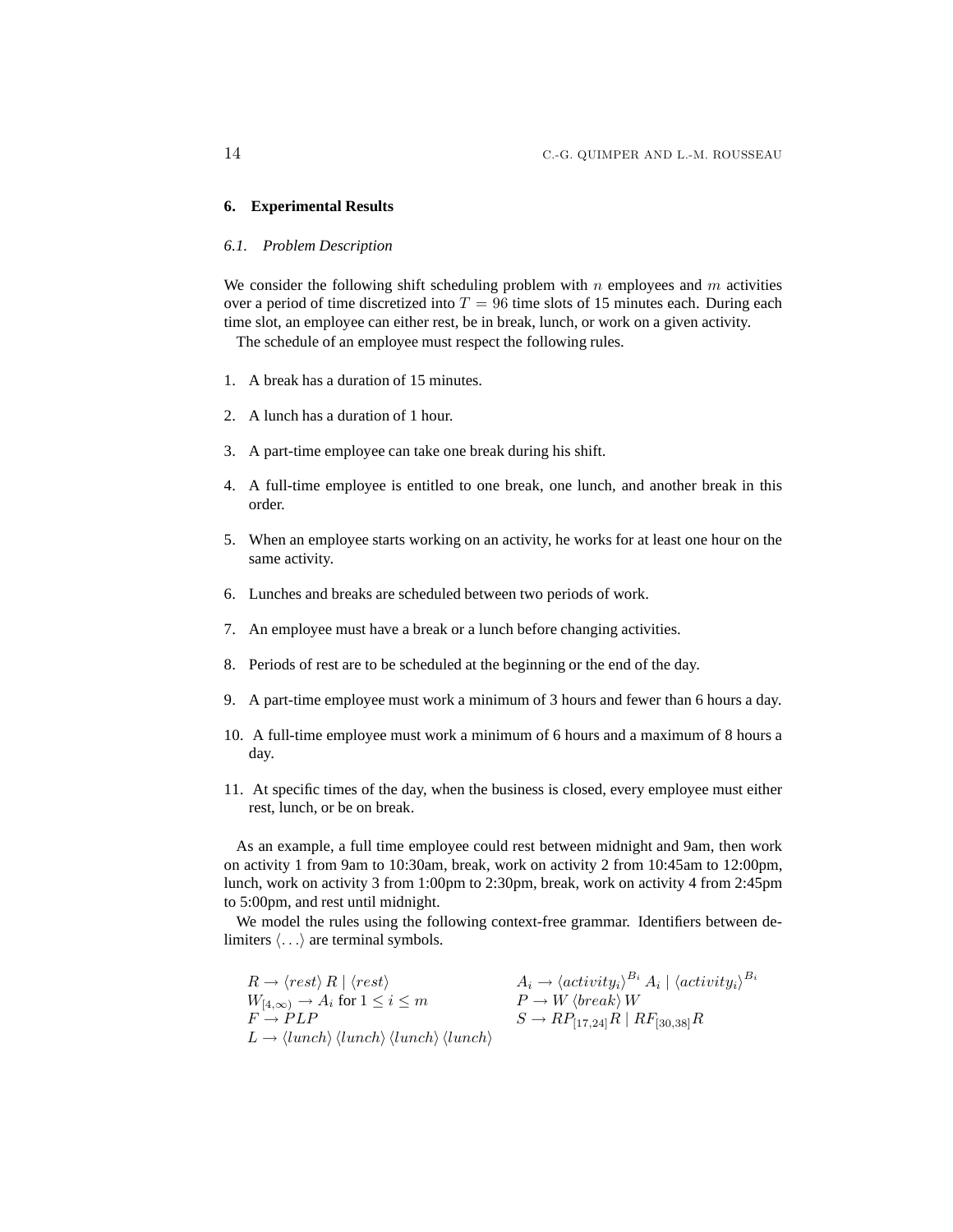Following section 4.2, we constrained some productions in the following way. The production  $W_{[4,\infty)} \to A_i$  can only produce a sequence of at least four characters representing a minimum of one hour of work. In the production  $S \to RF_{[30,38]}R$ , F must be a sequence of 30 to 38 characters as a full time employee must work between 6 and 8 hours without counting breaks and lunch. In the production  $S \to RP_{117,24}R$ , the length of the sequence produced by  $P$  must be between 17 and 24 characters long which corresponds to the amount of work time assigned to a part-time employee plus a 15-minutes break. Finally, to model rule 11, we restrict the productions  $A_i \rightarrow \langle activity_i\rangle^{B_i} A_i \langle activity_i\rangle^{B_i}$ to be applied only at positions  $B_i$  associated with business hours for activity i.

We tested our model on the first benchmark introduced in [12]. The benchmark has 10 instances with m activities where m ranges from 1 to 10 for a total of 100 instances.

## **Experimental settings**

The implementation was performed in  $C_{++}$  using the compiler gcc 4.1.0 provided in SUSE Linux. The experiments were run on an AMD Opteron 2.3 GHz. The sequence  $s_r \in S$  are replaced in a round-robin way and the search is performed for one hour for every instance. Each time the search reached a local optimum, the search was restarted from a random initial solution. We used both the grammar described above and an automaton encoding the same language, but since this automaton contains thousands of states, it was generated by a another C++ program.

Table 1 compares the differences between a local search using an automaton and the same local search using a grammar. The columns are: m the number of activities,  $|G_q|/|G_q|$  is the ratio between the size of the grammar graph and the size of the expanded graph,  $T_g^a$ and  $T_a^a$  (resp  $T_g^m$  and  $T_a^m$ ) are the average (resp median) time, in milliseconds, to evaluate a neighbor using a grammar and an automaton,  $\sigma_g/\overline{x}_g$  ( $\sigma_a/\overline{x}_a$ ) is the average standard deviation of the solutions returned by search using a grammar (automaton). To obtain these figures we first compute the standard deviation over all the runs for each single instance and then average them over the 10 instances. Finally  $\sigma_g^1/\overline{x}_g^1$  ( $\sigma_a^1/\overline{x}_a^1$ ) is the average standart deviation when we compare the best solution obtain after 1 second of computation time. To evaluate this we divided the results in 3600 independent sets of 1-second run and compared the best solution of each set.

# **Analysis**

The ratio  $|G_q|/|G_q|$  between the size of the grammar graph and the expanded graph shows that the grammar graph grows slower than the expanded graph when the number of activities increases. Indeed, the expanded graph is in average smaller than the grammar graph for instances with one activity but is bigger than the grammar graph for larger instances.

Since both search algorithms have a time complexity which is proportional to the size of the graph they traverse, it is thus normal that the average time to compute a neighbor is larger using the grammar operator than the automaton one. We can also deduce that, given graphs of equivalent size, computing a parsing tree is slightly more time consuming than computing a path, since the advantage in favor of grammars only occurs after three activities. Thus for the more classical instances, with only one activity, the approach using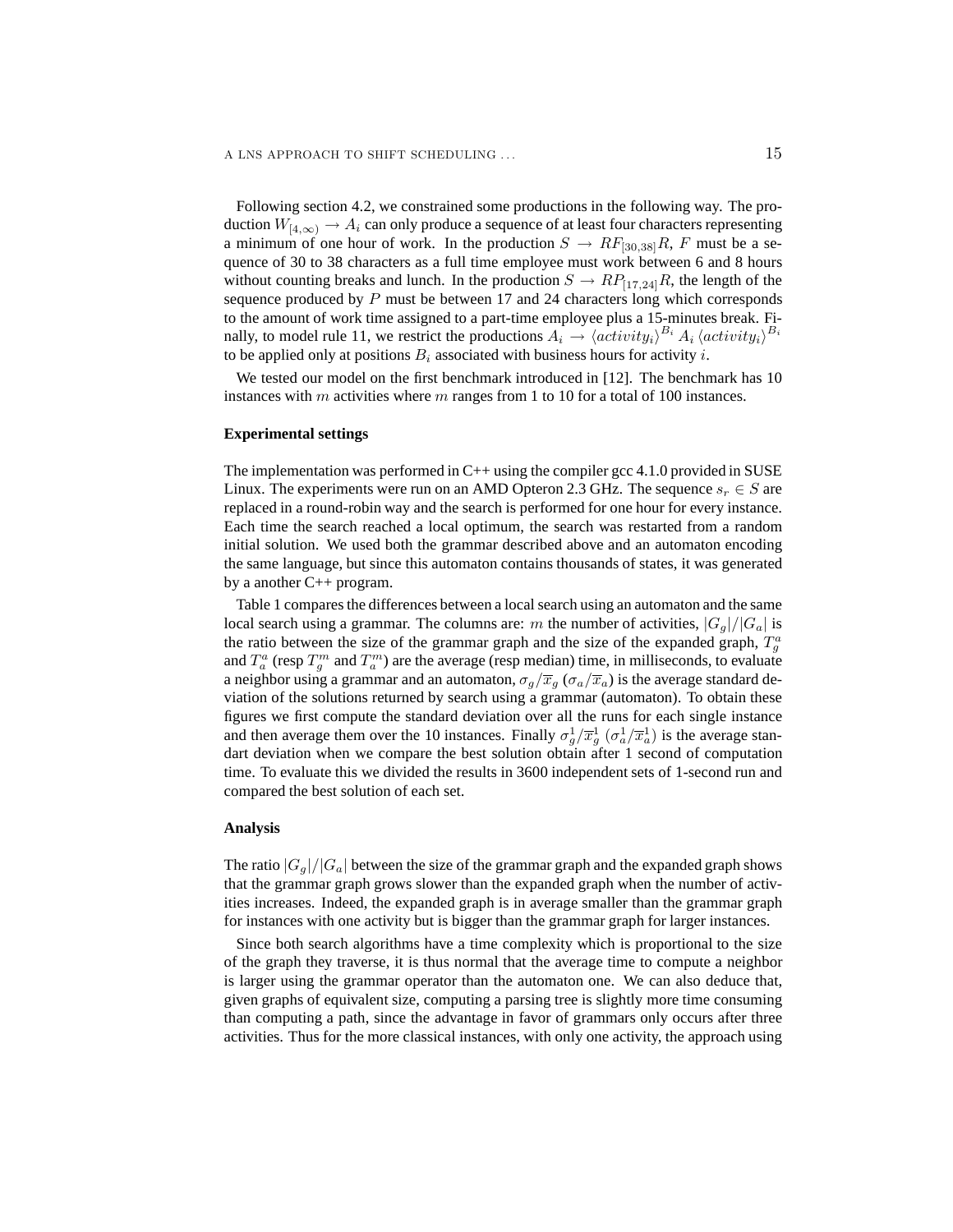| $\,m$ | $ G_q / G_a $ | $T_q^a$ | $T^a_a$ | $T^m_g$ | $T^m_g$ | $\sigma_a/x_a$ | $\sigma_a^1/\overline{x}_a^1$ | $\sigma_q/x_q$ | $\sigma_q^1/\overline{x}_g^1$ |
|-------|---------------|---------|---------|---------|---------|----------------|-------------------------------|----------------|-------------------------------|
|       | 1.22          | 9       | 5       | 9       | 3       | 3.49 %         | 0.84 %                        | 3.22 %         | 0.69%                         |
| 2     | 0.92          | 14      | 13      | 13      | 10      | 6.64 %         | 2.79 %                        | 6.35 %         | 2.97 %                        |
| 3     | 0.75          | 33      | 33      | 32      | 33      | 7.21 %         | 3.00 %                        | 6.99 %         | 2.88 %                        |
| 4     | 0.64          | 54      | 64      | 50      | 61      | 5.57 %         | 2.20 %                        | 5.51 %         | 1.96 %                        |
| 5     | 0.54          | 80      | 94      | 78      | 90      | 3.82 %         | 1.66 %                        | 3.75 %         | 1.53 %                        |
| 6     | 0.47          | 112     | 145     | 108     | 140     | 3.88 %         | 2.13 %                        | 3.95 %         | 1.86 %                        |
| 7     | 0.41          | 139     | 194     | 135     | 187     | 3.58 %         | 2.06 %                        | 3.41 %         | 1.69 %                        |
| 8     | 0.39          | 165     | 251     | 161     | 242     | 3.42 %         | 2.21 %                        | 3.40 %         | 1.80%                         |
| 9     | 0.38          | 173     | 276     | 167     | 265     | 3.13 %         | 2.04 %                        | 3.26 %         | 1.78 %                        |
| 10    | 0.35          | 234     | 378     | 227     | 368     | 3.11 %         | 2.29 %                        | 3.05 %         | 1.88%                         |

*Table 1.* Comparison of a one-hour search using an automaton and a search using a grammar.

an automaton clearly outperformed the grammar since the graph generated by the grammars is about 22% larger than the expanded graph and the search for neighborhoods takes about twice more time. However, when the number of activities increases, the model using grammars becomes much more interesting as it generates graphs which are about three times smaller and allows to explore the neighborhoods almost 40% faster. Furthermore, the grammar model is generally easier to define than the automaton which needs to be programmed when its size becomes too large.

The local minimums reached by both methods are generally of good quality, as the standard deviation is always below 10%. However, in we allow the algorithm to run for 1 second and keep the best solution obtained within that time limit, then the standard deviation is significantly reduced and never exceeds 3%.

## **Comparison on single activity problems**

To evaluate the effectiveness of our approach on the more typical one-activity shift scheduling problem, we compare our method against the MIP model described in Côté *et al.* [10], which is an exact approach also relying on regular languages. In [10], the authors introduced a relaxation in Rule 4 by allowing a full-time employee to have both breaks before or after the lunch. In order to allow comparisons and test the robustness of our solution, we also relaxed the problem by adding the following productions to the grammar. Note that this relaxation simplifies the automaton, but it makes the problem more complex as it allows the existence of more possible shifts.

 $Q \to P \langle break \rangle W$   $F \to QLW \mid WLQ$ 

The model proposed by [10] was solved using CPLEX 10.0 on a 3.2 GHz Intel Pentium 4 while the local search was run on a AMD Opteron clocked at 2.3GHz. The reader should thus be careful when comparing the computation times. Cplex was configured to stop when the solution reaches an integrality gap of 1 % or after one hour of computation.

In Table 2 where we show the results obtained by the MIP and local search solvers,  $m$  is number of activities, # is the instance number, *MIP cost* is the cost of the solution returned by the MIP solver, *MIP time* is the time in seconds to solve the problem, *LB* is a linear relaxation lower bound for the cost,  $t_{5\%}$  and  $t_{1\%}$  are the time for the local search to find a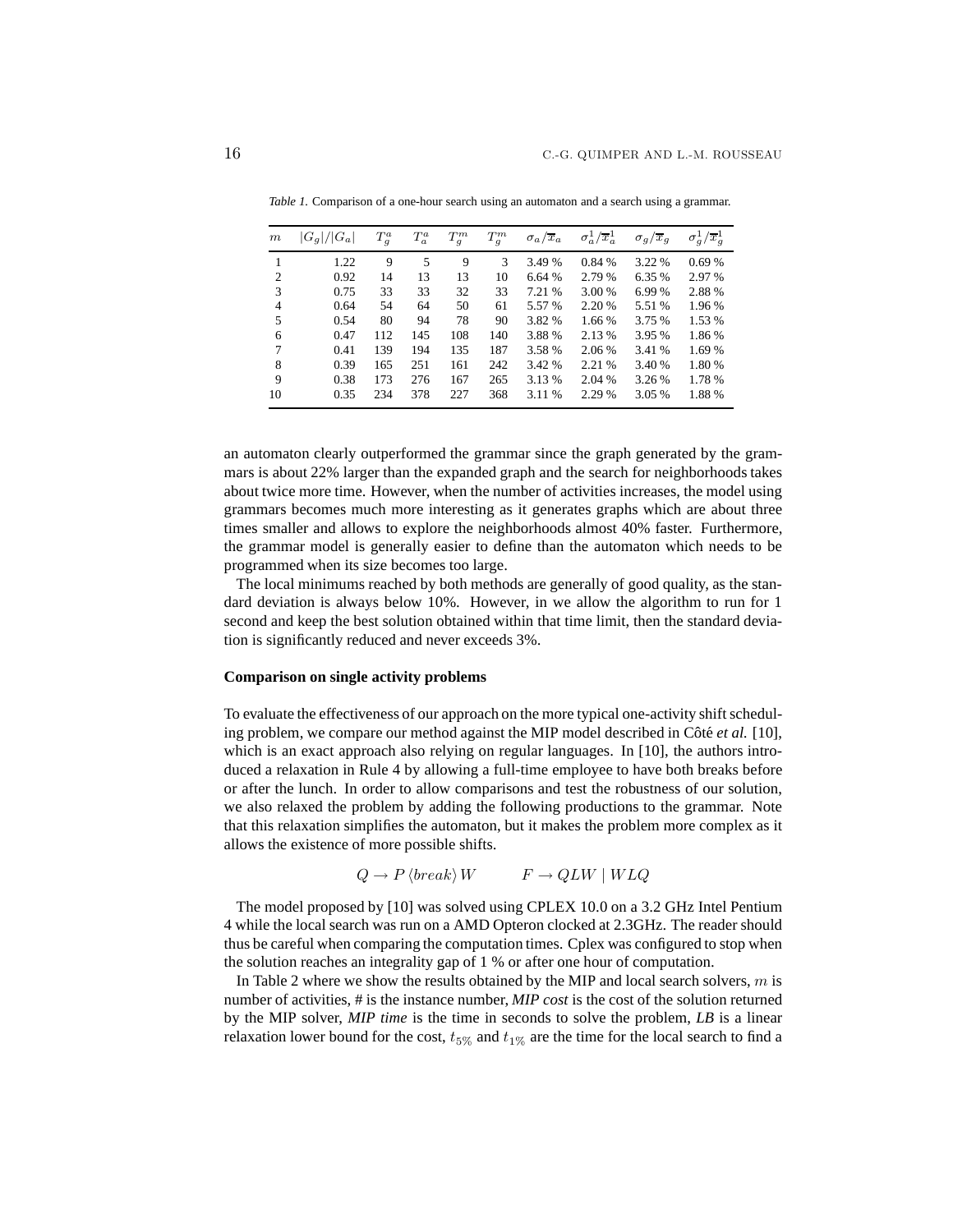| $\boldsymbol{m}$ | #              | <b>MIP Cost</b> | MIP Time | lower bound | $t_{5\%}$ | $t_{1\%}$ | min cost |
|------------------|----------------|-----------------|----------|-------------|-----------|-----------|----------|
|                  |                | 172.67          | 1.50     | 172.67      | 0.22      | 0.22      | 172.67   |
|                  | $\mathfrak{D}$ | 164.58          | 1029.01  | 162.94      | 0.27      | 0.67      | 162.94   |
| 1                | 3              | 169.44          | 393.96   | 168.86      | 0.24      | 0.48      | 169.01   |
| 1                | 4              | 133.45          | 39.89    | 132.12      | 0.21      | 0.24      | 132.67   |
| 1                | 5              | 145.67          | 10.41    | 144.6       | 0.20      | 0.20      | 145.11   |
| 1                | 6              | 135.06          | 20.36    | 134.41      | 0.32      | 0.32      | 134.82   |
| 1                | 7              | 150.36          | 6.25     | 149.42      | 0.35      | 22.43     | 150.06   |
| 1                | 8              | 148.05          | 274.92   | 147.2       | 1.26      | 13.86     | 148.05   |
| 1                | 9              | 182.54          | 15.47    | 182.54      | 4.32      | 4.32      | 182.54   |
| 1                | 10             | 147.63          | 5.50     | 146.44      | 0.31      | 16.26     | 147.42   |

*Table 2.* Comparison of robustness against a MIP model.

solution at 5 %, and 1 % of the LB and finally *min cost* is the best solution returned by the local search.

The local search finds a solution at one percent of the optimal within 25 seconds for every instance with one activity. For these instances, the solutions returned are either equivalent or better than those found by the MIP solver.

#### **7. Conclusion and Future Works**

Using the fact that regular languages and context-free grammars can model the scheduling rules in a shift scheduling problem, we developed two operators that use regular or contextfree languages as large neighbourhood search operators. Using these operators in a simple large neighborhood approach, we were able to solve all benchmark problems in only a few minutes.

In the future, we would like to investigate which sequence  $r_c \in S$  is the most appropriate to replace. We currently select the sequences in  $S$  in a round-robin way. We would like to choose a sequence that leads to a *good* local minimum and that directs the search to an unexplored portion of the search space. We would like to combine our operators with some meta-heuristics, which would be able to explore more than one local minimum. Another idea is to implement some kind of long term memory, to allow each run to benefit from what was learned in the preceding ones.

## **References**

- 1. R.K Ahuja, O. Ergun, J.B. Orlin, and A.P. Punnen. A survey of very large scale neighborhood search techniques. *Discrete Applied Mathematics*, 123:75–102, 2002.
- 2. T. Aykin. Optimal shift scheduling with multiple break windows. *Management Science*, 42(4):591–602, 1996.
- 3. T. Aykin. A composite branch and cut algorithm for optimal shift scheduling with multiple breaks and break windows. *Journal of the Operational Research Society*, 49(6):603–615, 1998.
- 4. S. Bechtold and L. Jacobs. Implicit modeling of flexible break assignment in optimal shift scheduling. *Management Science*, 36(11):1339–1351, 1990.
- 5. S. Bechtold and L. Jacobs. The equivalence of general set-covering and implicit integer programming formulations for shift scheduling. *Naval Research Logistics*, 43(2):233–249, 1996.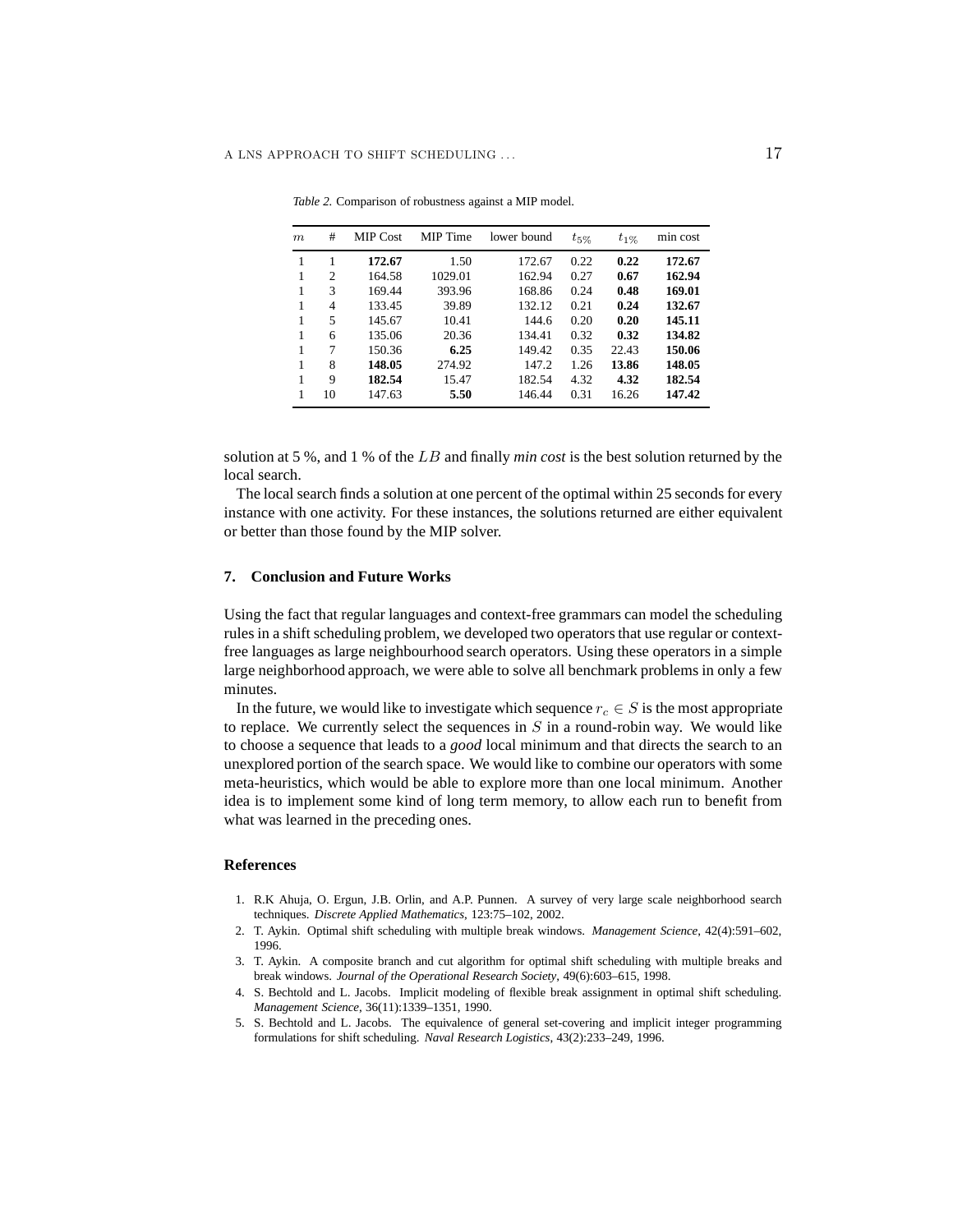- 6. A. Bonaparte and J.B. Orlin. Using grammars to generate very large scale neighborhoods for the traveling salesman problem and other sequencing problems. In *Integer Programming and Combinatorial Optimization*, pages 437–451, 2005.
- 7. M. Bouchard. Optimisation des pauses dans le problme de fabrication des horaires avec quarts de travail. Memoire de maitrise, Ecole Polytechnique de Montreal, 2004.
- 8. M. Brusco and L. Jacobs. A simulated annealing approach to the solution of flexible labor scheduling problems. *ournal of the Operational Research Society*, 44(12):1991–1200, 1993.
- 9. J. Cocke and J. T. Schwartz. Programming languages and their compilers: Preliminary notes. Technical report, Courant Institute of Mathematical Sciences, New York University, 1970.
- 10. M.-C. Côté, B. Gendron, and L.-M. Rousseau. Tmodeling the regular constraint with integer programming. In *Fourth International Conference on Integration of AI and OR Techniques in Constraint Programming (CP-AI-OR 07*, pages 29–43, 2007.
- 11. G. Dantzig. A comment on edies traffic delay at toll booths. *Operations Research 2*, pages 339–341, 1954.
- 12. S. Demassey, G. Pesant, and L.-M. Rousseau. A cost-regular based hybrid column generation approach. *Constraints*, 11(4):315–333, 2006.
- 13. F. Easton and N. Mansour. A distributed genetic algorithm for deterministic and stochastic labor scheduling problems. *European Journal of Operations Research*, 118:505–523, 199.
- 14. L. Edie. Traffic delays at toll booths. *Journal Operations Research Society of America*, 2(2):107–138, 1954.
- 15. A. Ernst, H. Jiang, M. Krishnamoorthy, B. Owens, and D. Sier. An annotated bibliography of personnel scheduling and rostering. *Annals of Operations Research*, 127:21–144, 2004.
- 16. A. Ernst, H. Jiang, M. Krishnamoorthy, and D. Sier. Staff scheduling and rostering: A review of applications, methods and models. *European Journal of Operational Research*, 153:3–27, 2004.
- 17. F. Glover and C. McMillan. The general employee scheduling problem: An integration of ms and ai. *Computers and Operations Research*, 13(6):563–573, 1986.
- 18. J. Hopcroft, R. Motwani, and J. D. Ullman. *Introduction to Automata Theory, Languages, and Computation*. Addison Wesley, 2001.
- 19. T. Kasami. An efficient recognition and syntax-analysis algorithm for context-free languages. Technical Report Scientific report AFCRL-65-758, Air Force Cambridge Research Lab, Bedford, MA, 1965.
- 20. J.S. Loucks and F.R. Jacobs. our scheduling and task assignment of a heterogeneous wok force : a heuristic approach. *Decision Sciences*, 22:719–739, 1991.
- 21. C. D. Manning and H. Schütze. *Foundations of statistical natural language processing*. MIT Press, 1999.
- 22. A. Mehrotra, K. Murthy, and M. Trick. Optimal shift scheduling: A branch-and-price approach. *Naval Research Logistics*, 47:185–200, 2000.
- 23. C. Meyers and J.B. Orlin. Very large-scale neighborhood search techniques in timetabling problems. In *The Practice and Theory of Automated Timetabling VI*, pages 36–52, 2006.
- 24. S. Moondra. An linear programming model for work force scheduling for banks. *Journal of Bank Research*, 6:299–301, 1976.
- 25. G. Pesant. A regular language membership constraint for finite sequences of variables. In *Proceedings of the Tenth International Conference on Principles and Practice of Constraint Programming (CP 2004*, pages 482–495, 2004.
- 26. C.-G. Quimper and T. Walsh. Global grammar constraints. In *Proceedings of the Twelfth International Conference on Principles and Practice of Constraint Programming (CP 2006*, pages 751–755, 2006.
- 27. C.-G. Quimper and T. Walsh. Decomposing global grammar constraints. In *Principles and Practice of Constraint Programming CP 2007*, pages 590–604, 2007.
- 28. M. Rekik, J.-F. Cordeau, and F. Soumis. Using benders decomposition to implicitly model tour scheduling. *Annals of Operations Research*, 118:111–133, 2004.
- 29. L. Ritzman, L.J. Krajewski, and M.J. Showalter. The disaggregation of aggregate manpower plans. *Management Science*, 22:1204–1214, 1976.
- 30. L.-M. Rousseau, M. Gendreau, and G. Pesant. Using constraint-based operators with variable neighborhood search to solve the vehicle routing problem with time windows. *Journal of Heuristics*, 8(1):43–58, 2001.
- 31. M. Sellmann. The theory of grammar constraints. In *Proceedings of the Twelfth International Conference on Principles and Practice of Constraint Programming (CP 2006*, pages 530–544, 2007.
- 32. P. Shaw. Using constraint programming and local search methods to solve vehicle routing problems. In *Proceedings of the Fourth International Conference on Principles and Practice of Constraint Programming CP 1998*, pages 417–431, 1998.